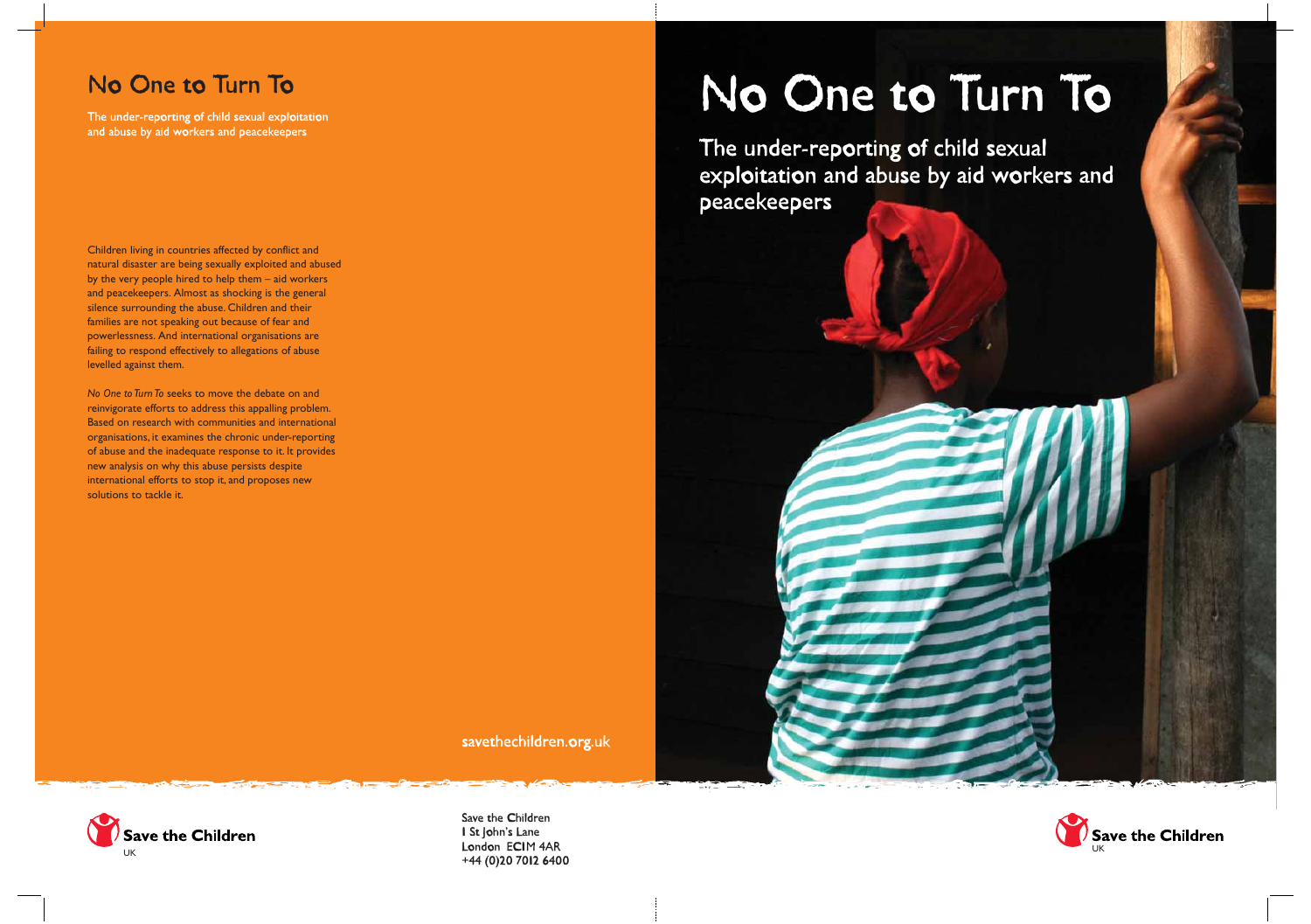# No One to Turn To

The under-reporting of child sexual exploitation and abuse by aid workers and peacekeepers

Corinna Csáky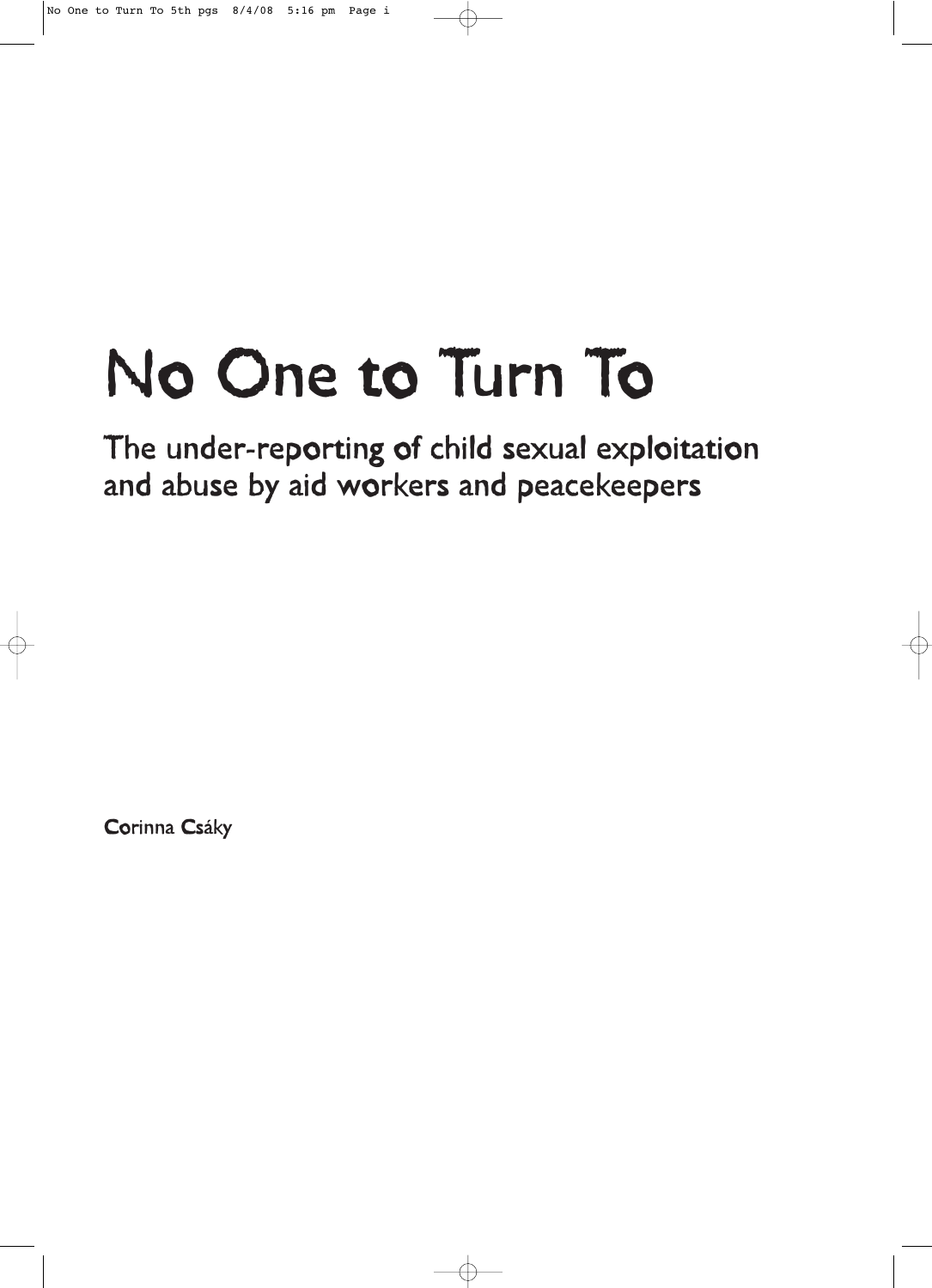We're the world's independent children's rights organisation. We're outraged that millions of children are still denied proper healthcare, food, education and protection and we're determined to change this.

Save the Children UK is a member of the International Save the Children Alliance, working to change children's lives in more than 100 countries.

Published by Save the Children 1 St John's Lane London EC1M 4AR UK +44 (0)20 7012 6400 savethechildren.org.uk

First published 2008

© Save the Children Fund 2008

Registered Company No. 178159

This publication is copyright, but may be reproduced by any method without fee or prior permission for teaching purposes, but not for resale. For copying in any other circumstances, prior written permission must be obtained from the publisher, and a fee may be payable.

Cover photo: Amadou Mbodj/Save the Children

Typeset by Grasshopper Design Company Printed by Page Bros (Norwich) Ltd

Save the Children publications are printed on paper sourced from sustainable forests.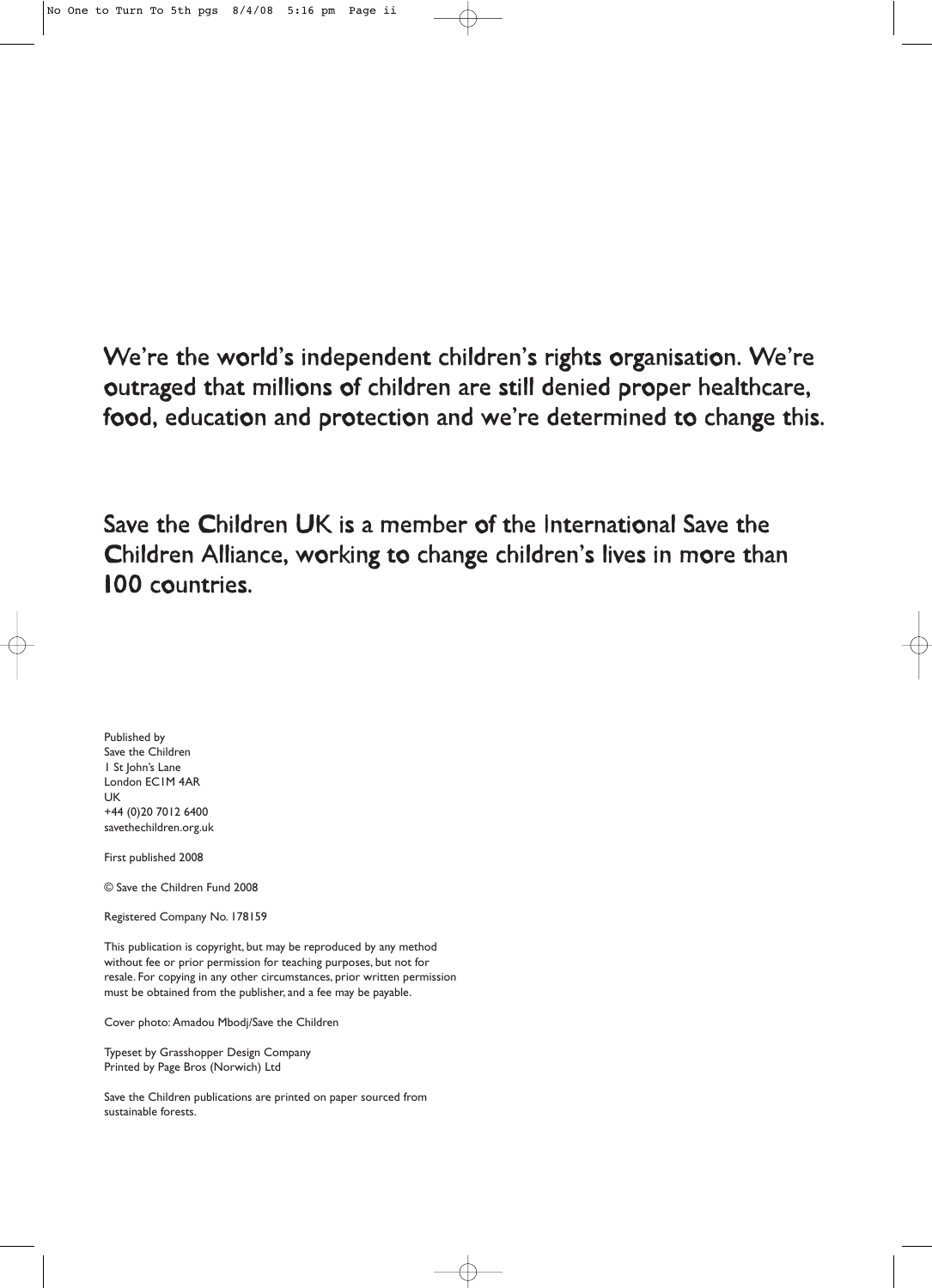# Contents

| List of figures            |                                                         |               |  |  |
|----------------------------|---------------------------------------------------------|---------------|--|--|
| Foreword                   |                                                         |               |  |  |
| Glossary                   |                                                         |               |  |  |
| Abbreviations and acronyms |                                                         |               |  |  |
|                            |                                                         |               |  |  |
| ı                          | Introduction                                            |               |  |  |
| $\mathbf{2}$               | Methodology                                             | 3             |  |  |
| 3                          | How are children being abused?                          | 5             |  |  |
| 4                          | Who is it happening to?                                 | 7             |  |  |
| 5                          | Who are the abusers?                                    | 8             |  |  |
| 6                          | What is the scale of abuse?                             | 10            |  |  |
| $\mathcal I$               | Why is abuse under-reported?                            | $\mathbf{12}$ |  |  |
| 8                          | Why are allegations of abuse not properly responded to? | 15            |  |  |
| 9                          | What is the international community doing about it?     | 18            |  |  |
| 10                         | Conclusion                                              | 20            |  |  |
| Н                          | Recommendations                                         | 22            |  |  |
|                            |                                                         |               |  |  |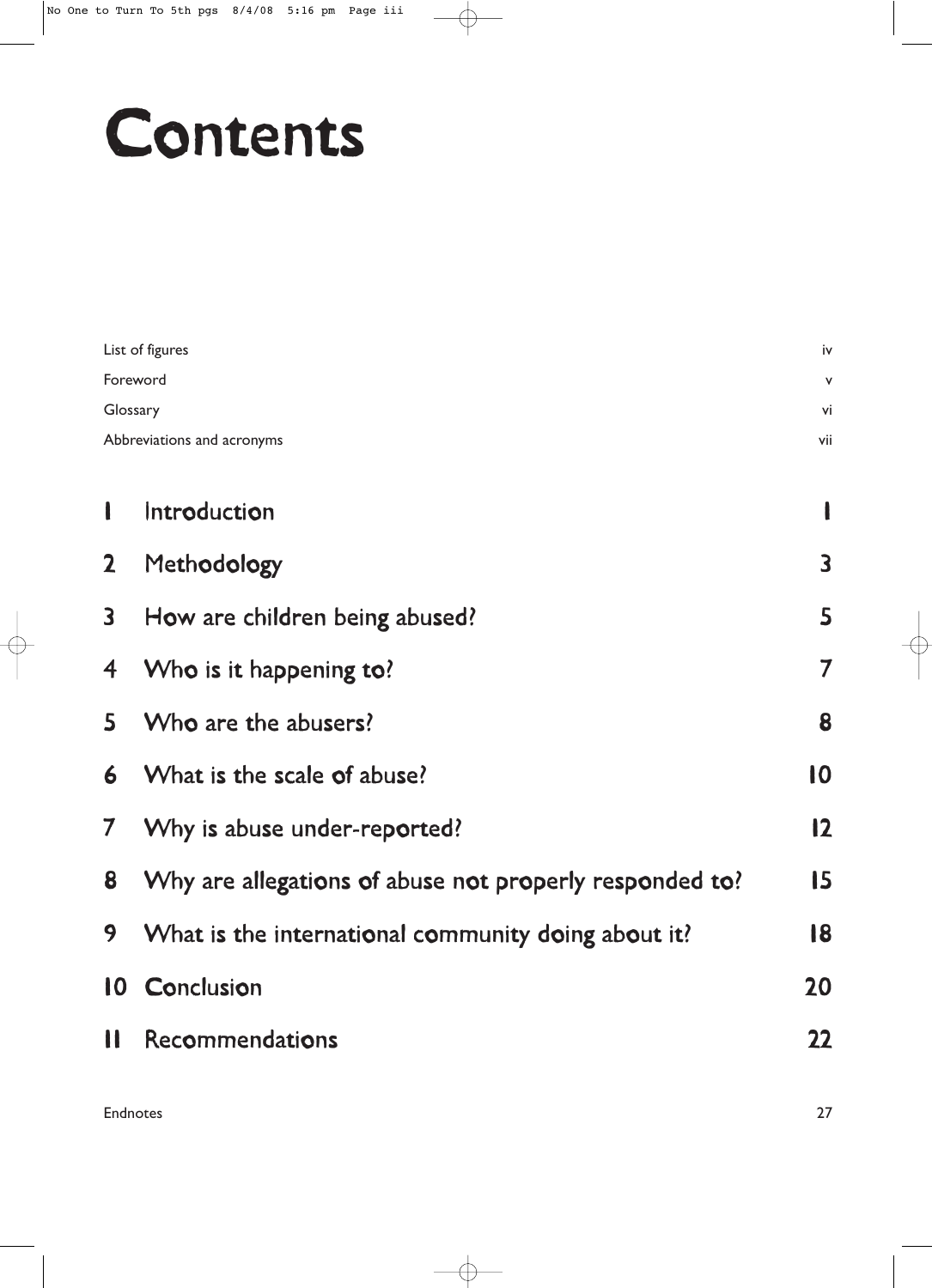# List of figures

| Figure I | Types of abuse most commonly identified                                                                                                   | 6               |
|----------|-------------------------------------------------------------------------------------------------------------------------------------------|-----------------|
| Figure 2 | Numbers of allegations of sex with minors reported against staff from DPKO, WFP, UNHCR<br>and UNV during 2005                             | 8               |
|          | Figure 3 Numbers of allegations of sexual misconduct made against staff and partners of Save the<br>Children UK reported in 2006 and 2007 | 9               |
|          | Figure 4 Proportion of research participants who could identify allegations of abuse in their communities                                 | $\overline{10}$ |
| Figure 5 | Allegations of sex with minors against DPKO, WFP, UNHCR and UNV between 2005 and 2006                                                     | П               |
| Figure 6 | Numbers of resolved and unresolved cases of abuse of adults and children by UN staff between<br>2004 and 2006                             | 15              |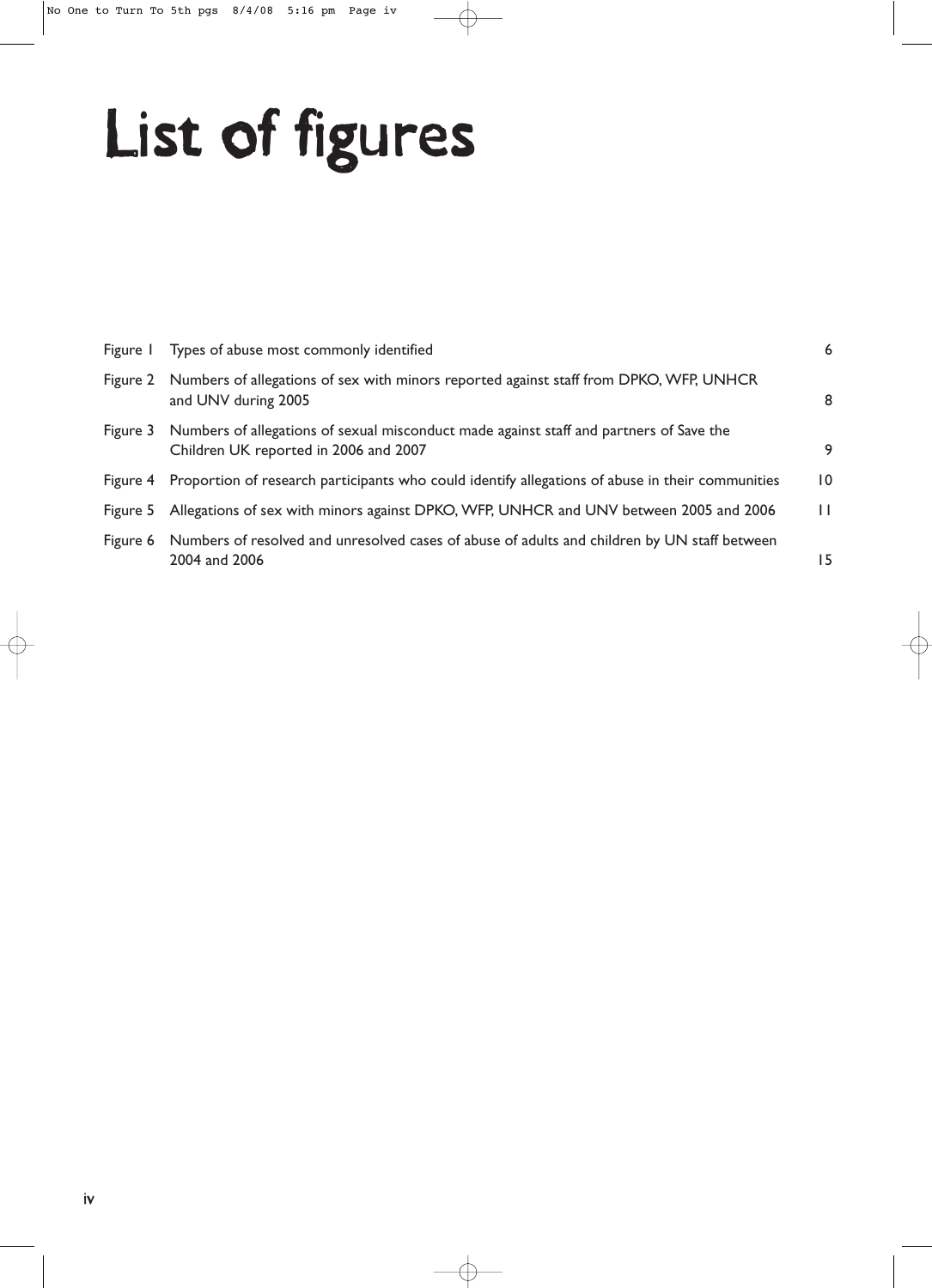# Foreword

In December 2006 I sat with the then United Nations Secretary-General, Kofi Annan, other world leaders and UN and NGO representatives at a high-level conference on sexual exploitation and abuse of children by humanitarian workers, peacekeepers and others acting on behalf of the international community. We agreed that much more needed to be done to tackle this problem. But what has really changed since then? Have governments and international institutions followed through on the commitments they made? If not, why not? And what needs to happen now? This paper explores these and related questions, and puts forward a number of proposals to better protect children from abuse and exploitation.

Save the Children is concerned about this issue, not only because we are one of the world's largest childfocused NGOs, but because we are not immune from this problem ourselves. Indeed, awareness of the difficulty in stamping out this problem in our own organisation is a driving force behind our work to find new solutions to it.

We recognise, of course, some of the important steps taken by international organisations on this issue. In the last few years, a wide range of technical guidance, instruments, initiatives and policies have been produced

by UN agencies, NGOs and others.Welcome as these are, statements of principle and good intent have yet to be converted into really decisive and concerted international action. If we are serious about reducing the appalling levels of abuse against children, governments and international institutions need to increase significantly the resources allocated to tackling it, and to invest sustained political capital and energy to help find effective and lasting solutions. I hope that this report will inspire and embolden key actors in the international system to do precisely that.

I am grateful to all those people who assisted us in this study.This includes those who took part in the fieldwork in Southern Sudan, Côte d'Ivoire and Haiti, especially those who have been victims of abuse. We are also grateful to our programme partners. Without their support, this report would not have been possible.

Formulhorens

Jasmine Whitbread Chief Executive Save the Children UK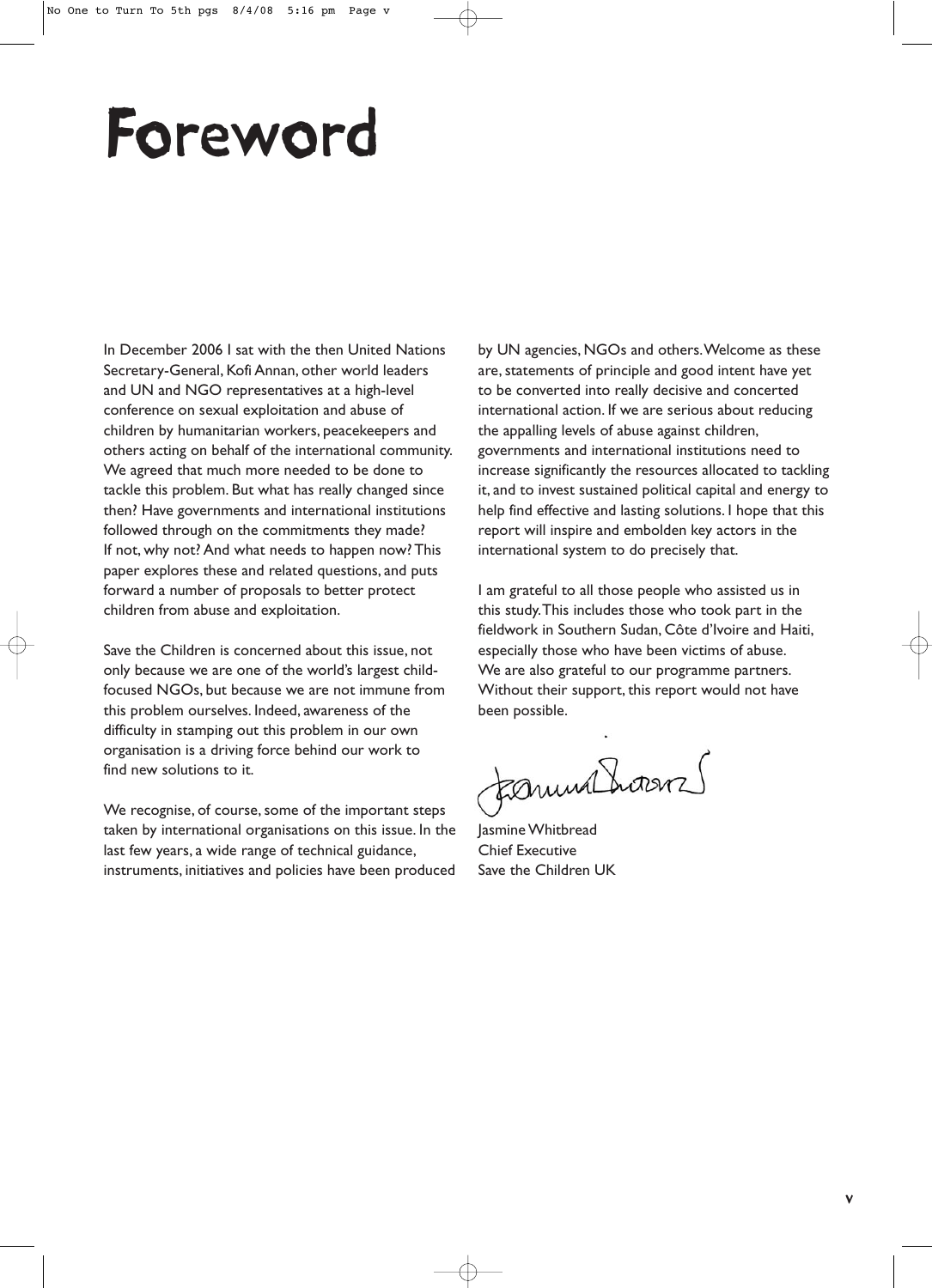# Glossary

#### International community

United Nations (UN) agencies, international nongovernmental organisations (NGOs) and their local implementing partners

#### Aid worker

Any person, whether local or international, working for or in association with the international community

#### Child

Any person who is under the age of 18

#### Peacekeeper

An armed person serving within a mission of the UN Department of Peacekeeping Operations (DPKO)

#### Sexual exploitation

Any actual or attempted abuse of a position of vulnerability, differential power or trust, for sexual purposes, including, but not limited to, profiting monetarily, socially or politically from the sexual exploitation of another<sup>1</sup>

#### Sexual abuse

The actual or threatened physical intrusion of a sexual nature, whether by force or under equal or coercive conditions2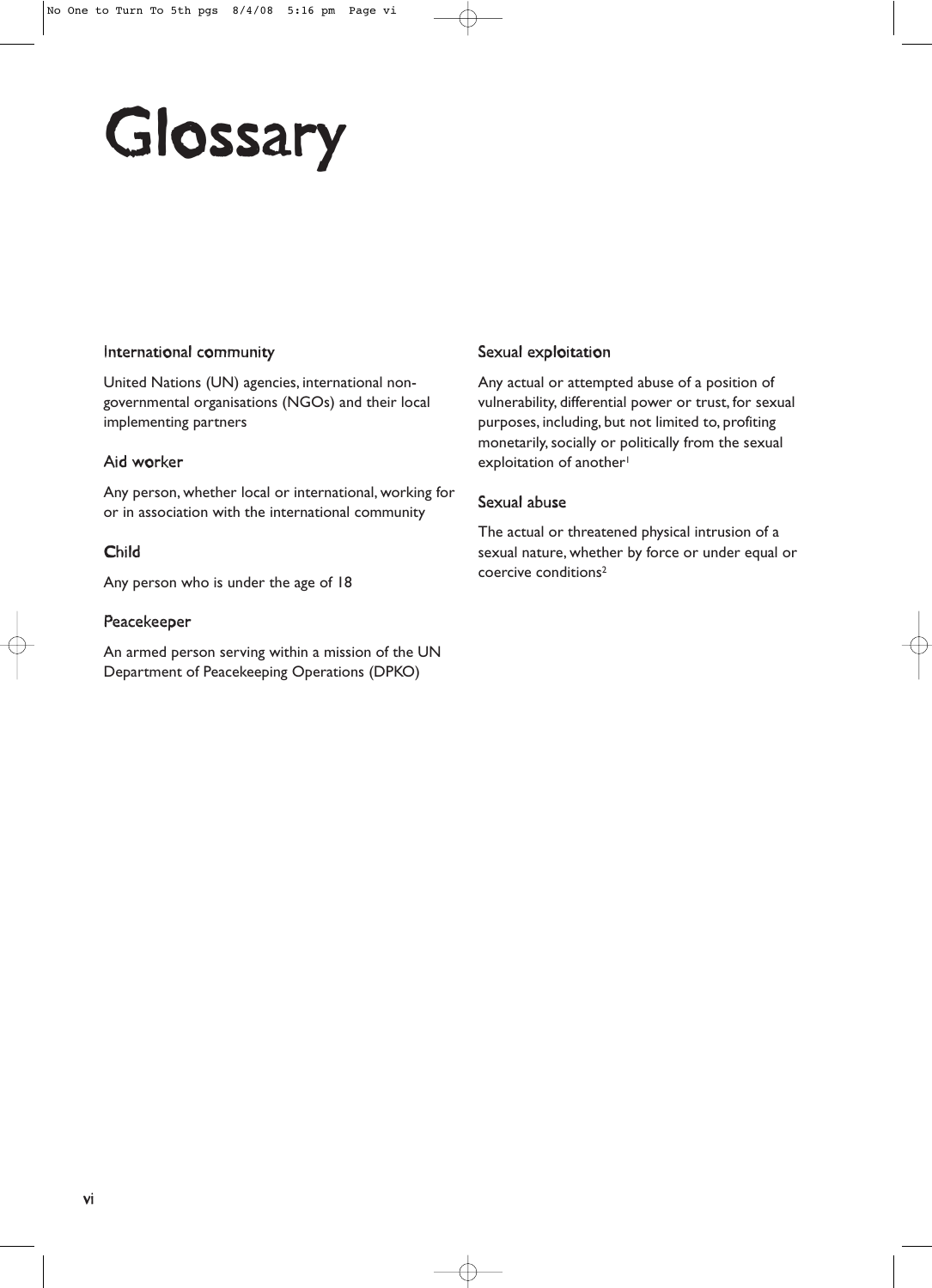# Abbreviations and acronyms

| <b>BSO</b>                            | <b>Building Safer Organizations</b>                                                                                                         | <b>OHCHR</b>  | Office of the UN High Commissioner                    |
|---------------------------------------|---------------------------------------------------------------------------------------------------------------------------------------------|---------------|-------------------------------------------------------|
| <b>DSA</b>                            | UN Department of Economic and<br><b>Social Affairs</b>                                                                                      | <b>OHRM</b>   | for Human Rights<br>Office of Human Resources         |
| <b>DFS</b>                            | UN Department of Field Support                                                                                                              |               | Management (of the UN)                                |
| <b>DPA</b>                            | UN Department of Political Affairs                                                                                                          | <b>OIOS</b>   | Office for Internal Oversight Services<br>(of the UN) |
| <b>DPI</b>                            | UN Department of Public Information                                                                                                         | <b>OLA</b>    | Office of Legal Affairs (of the UN)                   |
| <b>DPKO</b>                           | UN Department of Peacekeeping<br>Operations                                                                                                 | <b>SCHR</b>   | Steering Committee for Humanitarian<br>Response       |
| <b>DSS</b>                            | UN Department of Safety and Security                                                                                                        | <b>UN</b>     | <b>United Nations</b>                                 |
| <b>ECHA/ECPS</b><br><b>Task Force</b> | <b>Executive Committees on</b><br>Humanitarian Affairs and Peace and<br>Security UN and NGO Task Force on<br>Sexual Exploitation and Abuse* | <b>UNDGO</b>  | <b>UN Development Group Office</b>                    |
|                                       |                                                                                                                                             | <b>UNDP</b>   | <b>United Nations Development</b><br>Programme        |
| <b>ECHO</b>                           | Humanitarian Affairs Department of<br>the European Commission                                                                               | <b>UNFIP</b>  | United Nations Fund for International<br>Partnerships |
| HAP-I                                 | Humanitarian Accountability<br>Partnership International<br>International Committee of the Red<br>Cross                                     | <b>UNFPA</b>  | United Nations Population Fund                        |
| <b>ICRC</b>                           |                                                                                                                                             | <b>UNHCR</b>  | United Nations High Commissioner<br>for Refugees      |
|                                       |                                                                                                                                             | <b>UNICEF</b> | United Nations Children's Fund                        |
| <b>IFRC</b>                           | International Federation of Red Cross<br>and Red Crescent Societies                                                                         | <b>UNOPS</b>  | United Nations Office for Project<br><b>Services</b>  |
| <b>IOM</b>                            | International Organization for<br>Migration                                                                                                 | <b>UNV</b>    | <b>United Nations Volunteers</b>                      |
| <b>IRC</b>                            | International Rescue Committee<br>Non-governmental organisation                                                                             | <b>WFP</b>    | <b>UN World Food Programme</b>                        |
| <b>NGO</b>                            |                                                                                                                                             | <b>WHO</b>    | World Health Organization                             |
| <b>OCHA</b>                           | UN Office for the Coordination of<br>Humanitarian Affairs                                                                                   |               |                                                       |

<sup>\*</sup> Membership of the Task Force includes: DFS; OCHA; BSO of HAP International; Christian Children's Fund; DESA/Office of the Special Adviser on Gender Issues and Advancement of Women; DPA; DPI; DPKO; DSS; Human Rights Watch; Interaction; IFRC; IOM; IRC; Keeping Children Safe Coalition; OHCHR; OHRM; OIOS; OLA; Oxfam; Peace Women; Refugees International; Save the Children UK; UNDGO; UNDP; UNFIP; UNFPA; UNHCR; UNICEF; UNOPS;WFP; and WHO.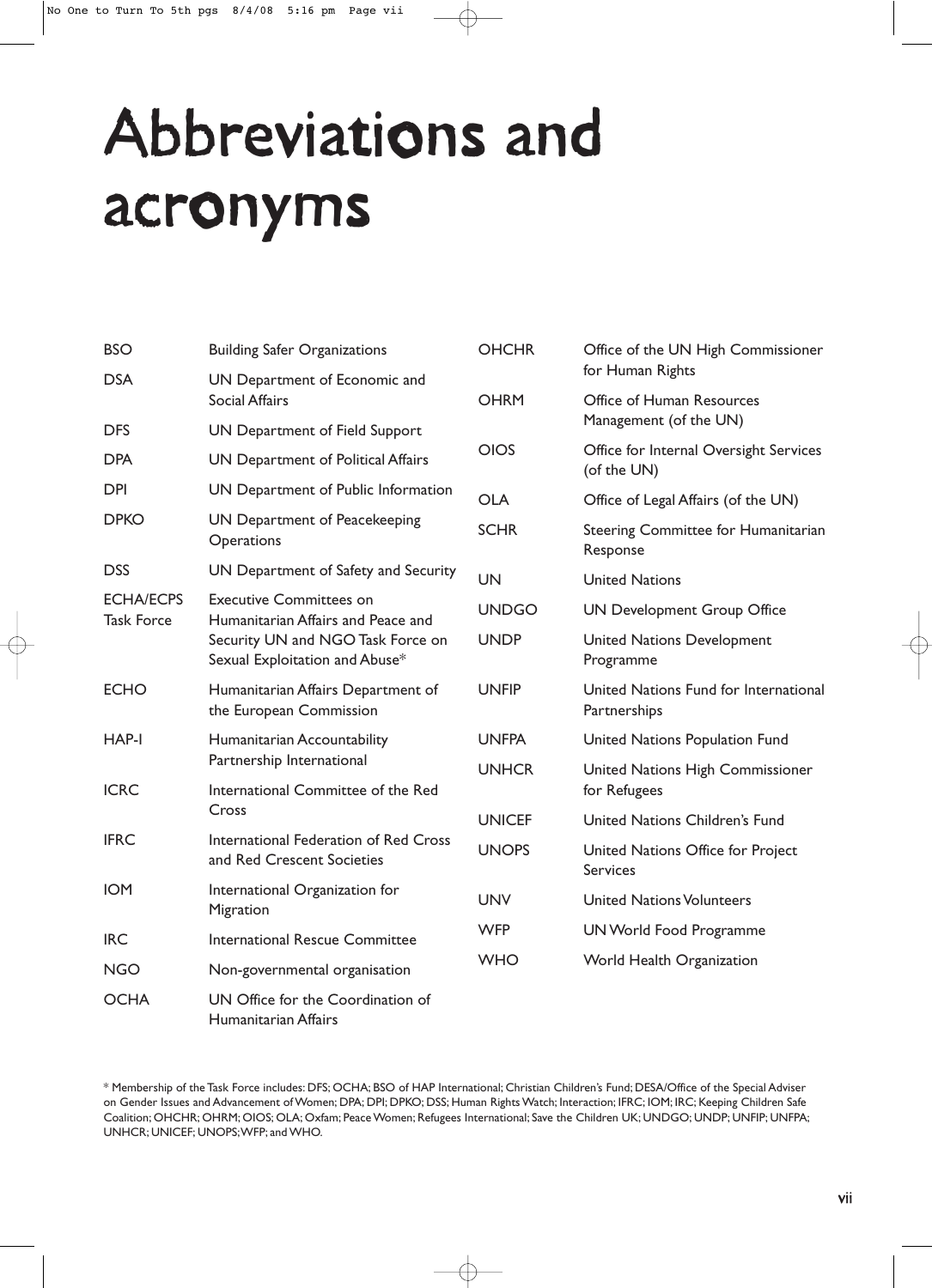# Introduction

In this report we focus on ways to improve the international community's response to the sexual exploitation and abuse of children by aid workers, peacekeepers and others acting on their behalf in emergencies. Every instance of such abuse is a gross violation of children's rights and a betrayal of the core principles of humanitarian action.3

This report draws particular attention to the problem of the under-reporting of such abuse and addresses a range of related issues. It is not a detailed technical document, but aims to bring new evidence into discussions among policy-makers, politicians and those grappling at the local level with the obstacles to effective action.

Our research suggests that significant levels of abuse of boys and girls continue in emergencies, with much of it going unreported.The victims include orphans, children separated from their parents and families, and children in families dependent on humanitarian assistance.The existence of this problem has been widely known since 2002 and various positive steps have begun to be taken to eliminate it.A high level conference in New York in December 2006, attended by the UN Secretary General, reaffirmed the commitment of UN agencies and other international actors to vigorous action.

Save the Children welcomes the many initiatives and actions taken since 2002.These include the development of codes of conduct, better interagency cooperation, new mechanisms to encourage the reporting of abuse and a proactive response, and the preparation of training, information and guidance material. Collectively these measures represent a serious attempt to respond to an issue that only recently became visible.

**Crucially, however, many of these measures are dependent on the willingness and ability of**

**children and their carers to report the abuse they experience.** If this is not assured, then the system as a whole will remain fundamentally flawed. Evidence from three countries suggests that much more needs to be done by international actors to encourage and support reporting by children and adults so that local communities have confidence in the new system.

Breaking the silence surrounding this problem is an essential step towards its elimination. Our research suggests that children and their families are not speaking out because of a mix of stigma, fear, ignorance and powerlessness. In addition, it appears that at the grassroots level international agencies are not yet perceived as responding effectively to allegations – with the consequence that victims and others cannot see the point of reporting abuse.Together, these two factors are a major impediment to stamping out this problem.

The report concludes that there are three important gaps in existing efforts to curb abuse and exploitation.

- 1. Communities especially children and young people – are not being adequately supported and encouraged to speak out about the abuse against them.
- 2. There is a need for even stronger leadership on this issue in many parts of the international system – notably to ensure that good practices and new procedures are taken up and implemented.
- 3. There is an acute lack of investment in tackling the underlying causes of child sexual exploitation and abuse in communities – abuse not just by those working on behalf of the international community but by a whole range of local actors.<sup>4</sup>

Our recommendations (summarised overleaf), which are presented more fully later in this report, seek to respond to these challenges.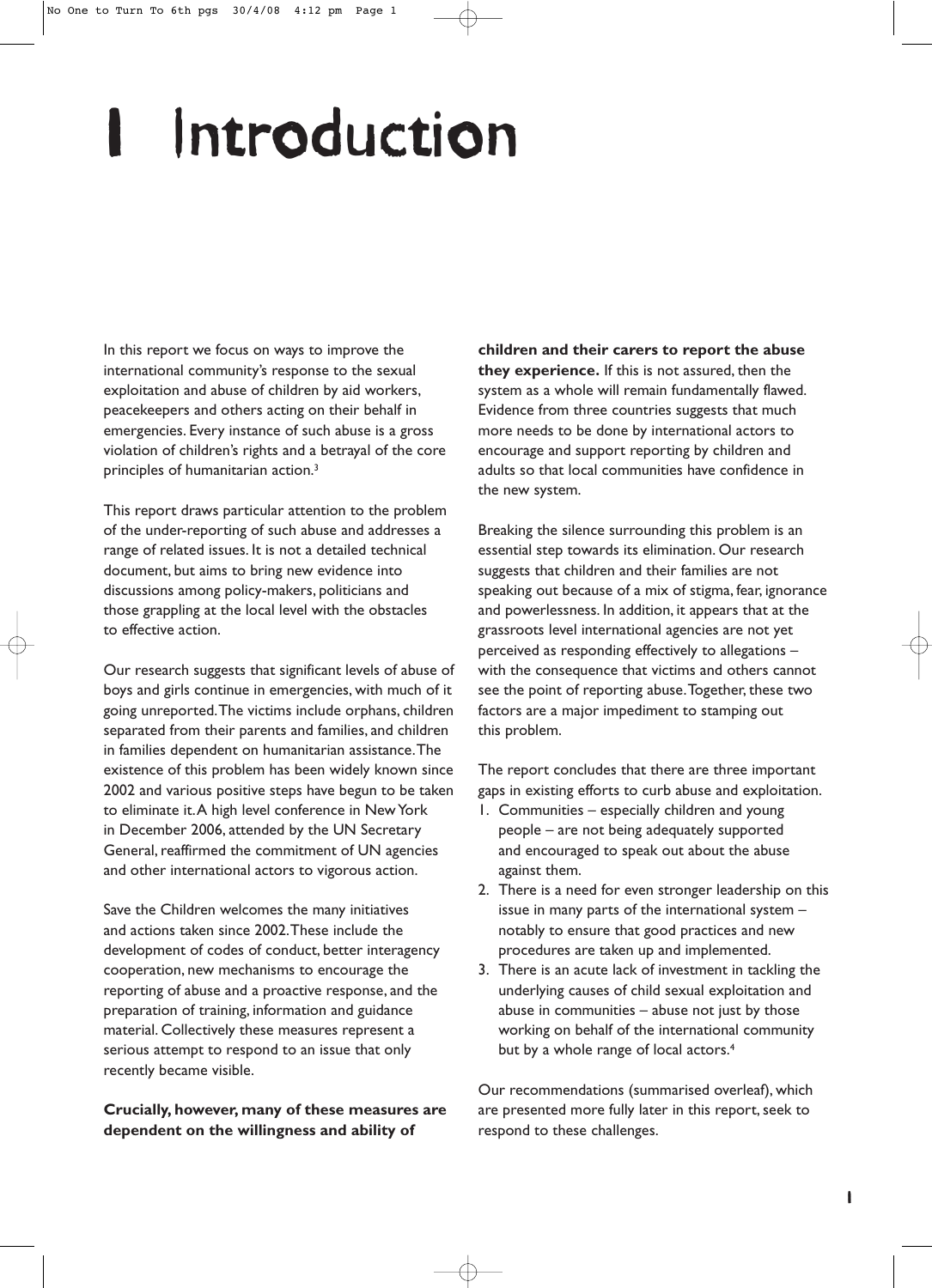## Recommendations

- **Effective local complaints mechanisms** should be set up in-country to enable people to report abuses against them.
- **A new global watchdog** should be established to monitor and evaluate the efforts of international agencies to tackle this abuse and to champion more effective responses.
- **Tackling the root causes or drivers of abuse** should become a greater priority for governments, donors and others in the international community, including the development of stronger child protection systems at the national level.

Save the Children does not claim to have all the answers, or to be immune to this problem. Indeed, awareness of the difficulty of stamping this out in our own organisation is a driving force behind this report. We do believe, however, that eliminating this abuse is a key responsibility of every international actor.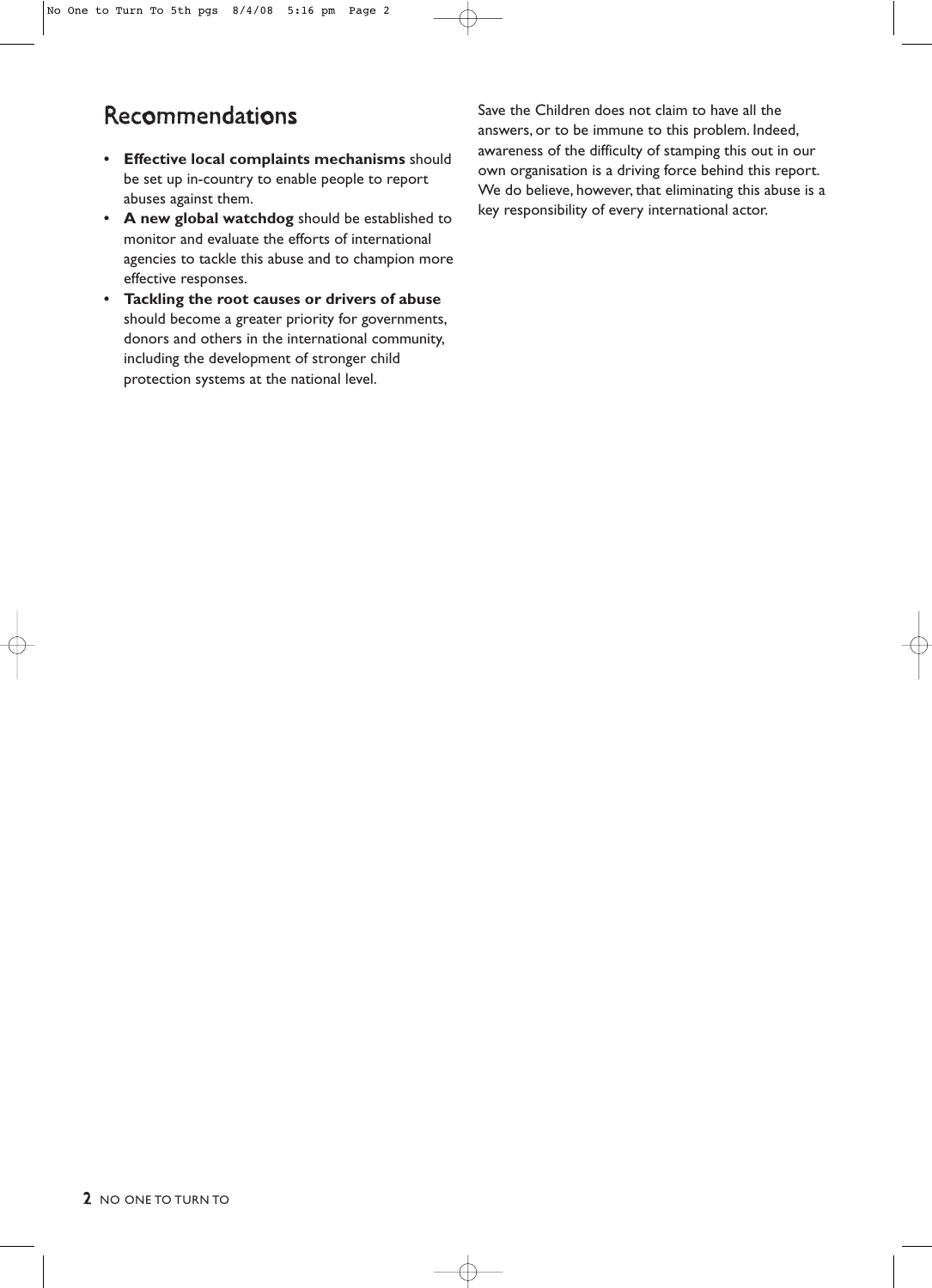# 2 Methodology

This report is the result of a global investigation into the nature and extent of the problem and an exploration of new ways to stop it. It was not intended to be a detailed empirical study, but rather a snapshot of the situation for children in different emergencies and fragile states.

## Key sources

In order to build a well-informed picture we drew on several different sources:

- 38 focus group discussions with a total of 341 people living in chronic emergencies in three countries.This included 129 girls and 121 boys aged between 10 and 17 years, as well as 36 men and 54 women.We also conducted individual in-depth interviews with several of these people
- meetings with 30 humanitarian, peace and security professionals working at national, regional and international levels.These included staff from within Save the Children UK, other international and national non-governmental organisations (NGOs), governments, and several United Nations (UN) agencies
- desk-based research on a cross-section of humanitarian, peace and security organisations to understand their policies and procedures and their effectiveness, as well as on the prevalence of allegations and how they are handled
- desk-based research into existing models of independent performance monitoring and enforcement, and complaints mechanisms from the humanitarian, peace and security, and public service sectors.

## Fieldwork

Fieldwork visits were conducted in 2007 in Southern Sudan, Côte d'Ivoire and Haiti. Each visit involved research in at least two different sample areas in which abuse had already been identified anecdotally and with people for whom this issue had already been noted as a concern. Field visits focused on towns, villages and rural areas, rather than on refugee camps. Every effort was taken to protect the identity and security of all research participants.

Focus group discussions were conducted by two Save the Children staff, together with local interpreters. Each group contained on average ten people, with children and adults meeting in separate groups according to age and gender.A range of participatory techniques was used to increase the numbers of excluded and marginalised children and adults taking part. It was made clear that discussions were for research purposes, and any disclosures of abuse would not be acted on without permission from the individual.This level of confidentiality arguably enabled beneficiaries to come forward with information that they would not normally have disclosed within regular reporting mechanisms.

The focus of this report is wholly on abuse committed by aid workers and peacekeepers and other local and foreign staff associated with the international community.The aim is to highlight an urgent problem needing more international attention. However, we recognise that this problem often goes hand in hand with abuse committed by individuals within the community, such as businessmen, teachers and the police, as well as abuse committed within children's own families.5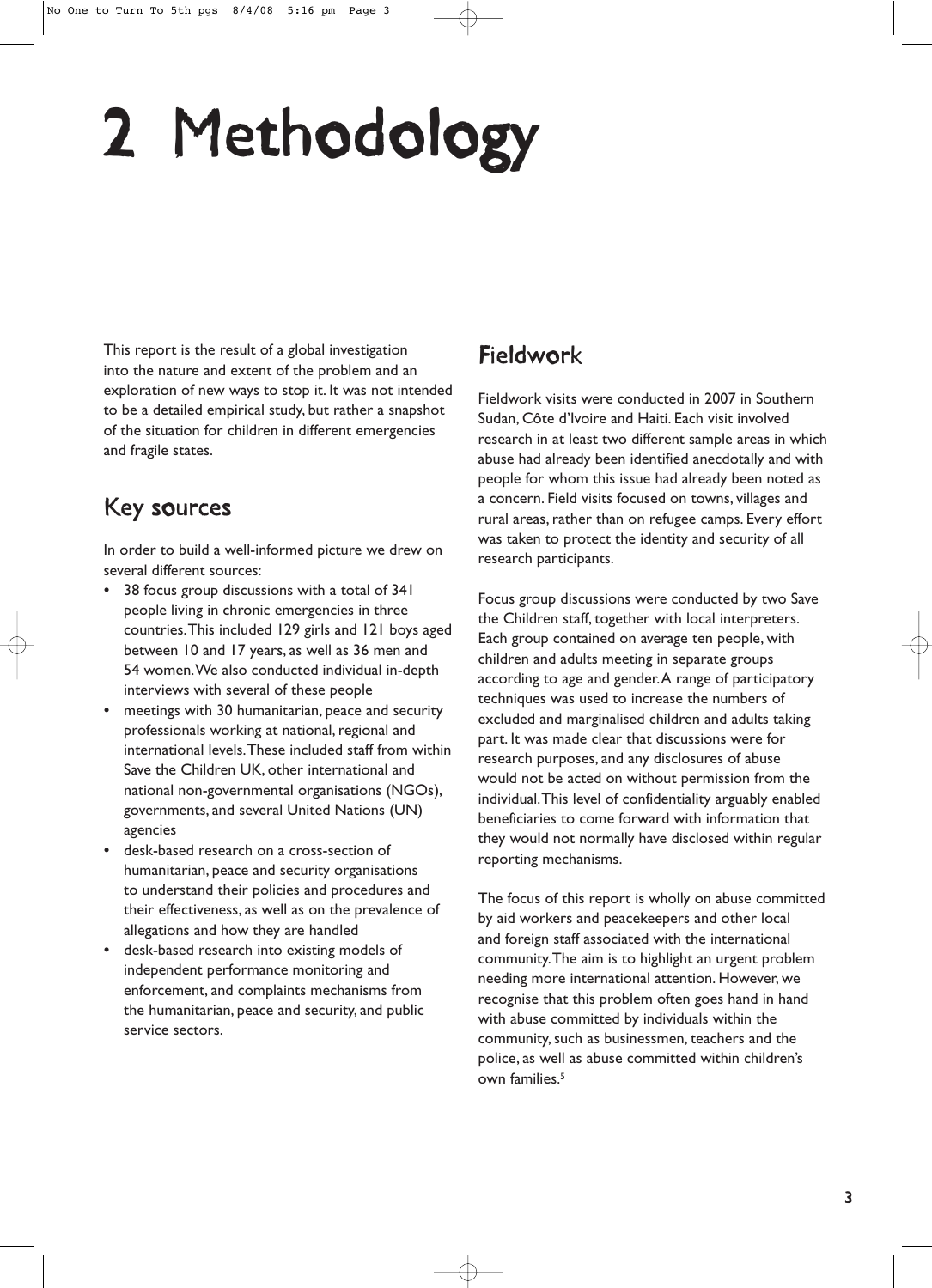## Focus group discussion questions

The central questions considered within the focus group discussions included:

- 1. How many times have you seen, heard about, or experienced different kinds of sexual exploitation and abuse of children by peacekeepers or aid workers in your community?
- 2. Which children are most vulnerable to this abuse?
- 3. Which humanitarian, peace or security organisations are the perpetrators of abuse most likely to come from?
- 4. Have you ever reported an abuse or have you heard of others in the community doing so?
- 5. How would you report an abuse?
- 6. What other action might you take in response to a case of abuse?
- 7. What are the reasons why someone in your community might not report an abuse?
- 8. What can be done to encourage people in your community to report an abuse?
- 9. What other action should be taken to stop this abuse happening?

## Limitations

• It was not always possible to meet with sector professionals from other humanitarian, peace and security organisations at field level because of the need to maintain a degree of confidentiality around the field visits, so as to protect the identity of the communities taking part.

- The taboos and sensitivity surrounding sexual exploitation and abuse mean that respondents may not have always been entirely open about their experiences or views – any bias, however, would be towards underestimating rather than overestimating the scale of abuse.
- Given that Save the Children staff led the fieldwork, it is possible that some research participants felt unable to speak openly about our organisation or those associated with it. However, every effort was made to reassure people and to encourage them to be forthcoming.
- The precise remit of the study, focusing only on abuse committed by aid workers and peacekeepers and not by ordinary members of the community, was not always easy to communicate.Although we made extensive efforts to do this, and to check comprehension, the possibility remains that, in a few cases, participants referred to abuses originating outside of the scope of this report.
- Language barriers may have limited communication. Some parts of the fieldwork had to be conducted in two or sometimes three different languages at any one time. It is possible, therefore, that some of the more complex meanings were lost in translation.
- The lack of statistical data from organisations outside of the UN meant that it was not possible to analyse trends from NGOs and other non-UN organisations.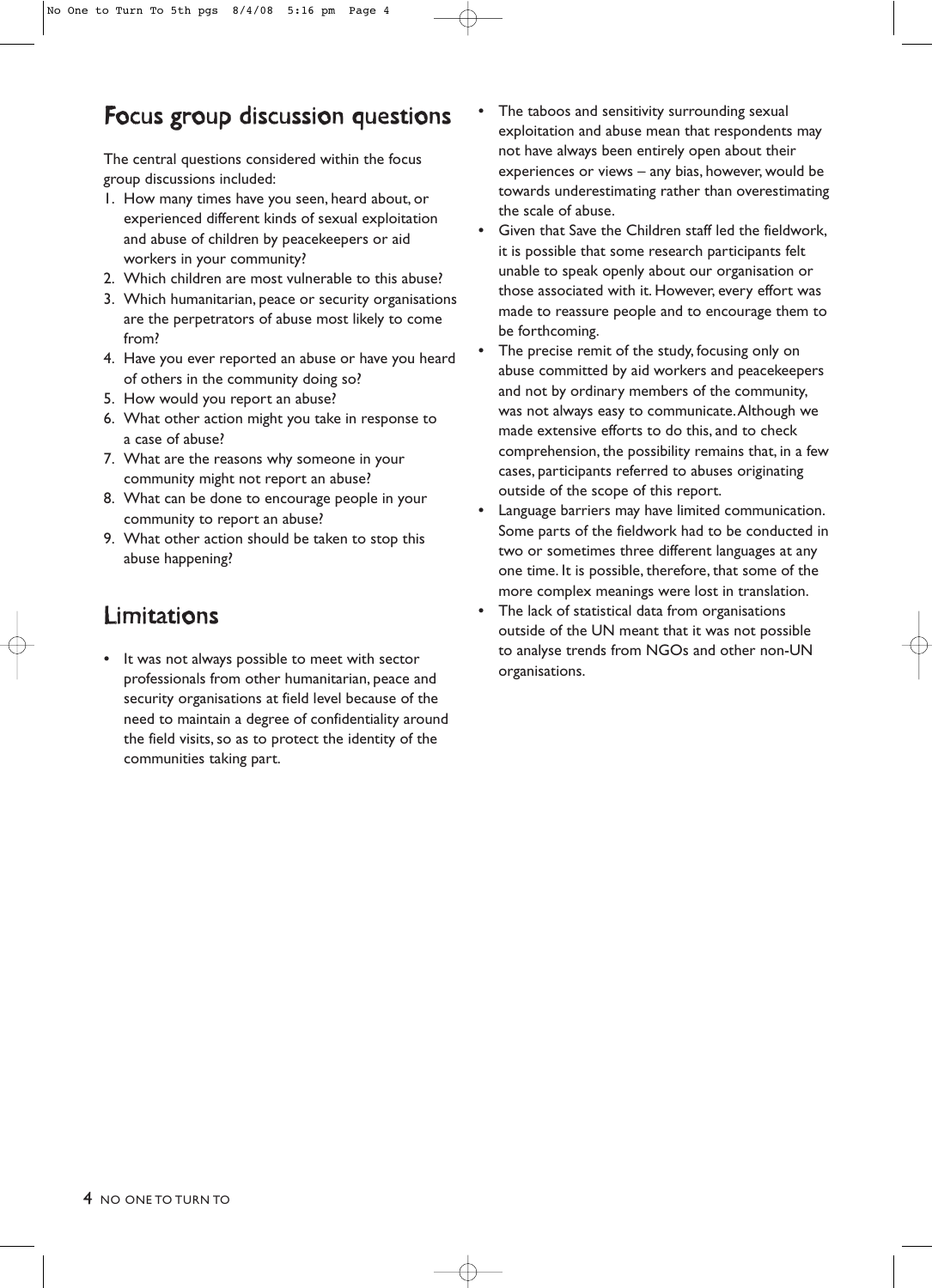# 3 How are children being abused?

"My friends and I were walking by the National Palace one evening when we encountered a couple of humanitarian men. The men called us over and showed us their penises. They offered us 100 Haitian gourdes (US\$2.80) and some chocolate if we would suck them. I said no, but some of the girls did it and got the money."

(15-year-old girl, Haiti)

Our research identified every kind of child sexual abuse and exploitation imaginable, including:

- **trading sex** for food and other non-monetary items or services
- **forced sex**, where an adult physically forces a child to have penetrative sex with them
- **verbal sexual abuse**, where an adult says sexually indecent words to a child
- **child prostitution**, where an adult pays money to have sex with a child
- **child pornography**, where a child is filmed or photographed performing sexual acts
- **sexual slavery**, where a child is forced to have sex with an adult by someone else who receives payment
- **indecent sexual assault**, where an adult touches a child in a sexual manner or makes a physical sexual display towards them
- **child trafficking linked with commercial sexual exploitation**, where a child is transported illicitly for the purposes of child prostitution or sexual slavery.

Research participants also described a range of specific sexual acts being performed by children for staff associated with the international community. These included oral sex, penetrative sex, lesbian sexual displays, kissing and groping. *"The men touched me.They touched my breasts and took out their penises and showed* them to me." (Young girl,<sup>6</sup> Haiti)

It is important to note that all forms of sex with children below the age of consent are illegal.7 A child cannot be considered to have voluntarily taken part in a sexual act, and all forms of penetrative sex with a child are rape. However, for the purposes of this study we have tried to distinguish between children who are physically forced to have sex and those coerced into it owing to a lack of alternative survival tactics or through ignorance of their rights.

As Figure 1 (overleaf) shows, focus group participants identified coerced sex as more common than forced sex. Children as young as six are trading sex with aid workers and peacekeepers in exchange for food, money, soap and, in a very few cases, luxury items such as mobile phones.Although forced sex was reported to be the least common, adults and children in all fieldwork locations visited as part of this study emphasised that it was of key concern to them. Many incidences of forced sex perpetrated by individuals and groups were cited.Verbal sexual abuse was identified to be the most common. Cases of sexual touching were cited by more than half the fieldwork participants and kissing by just over one-third.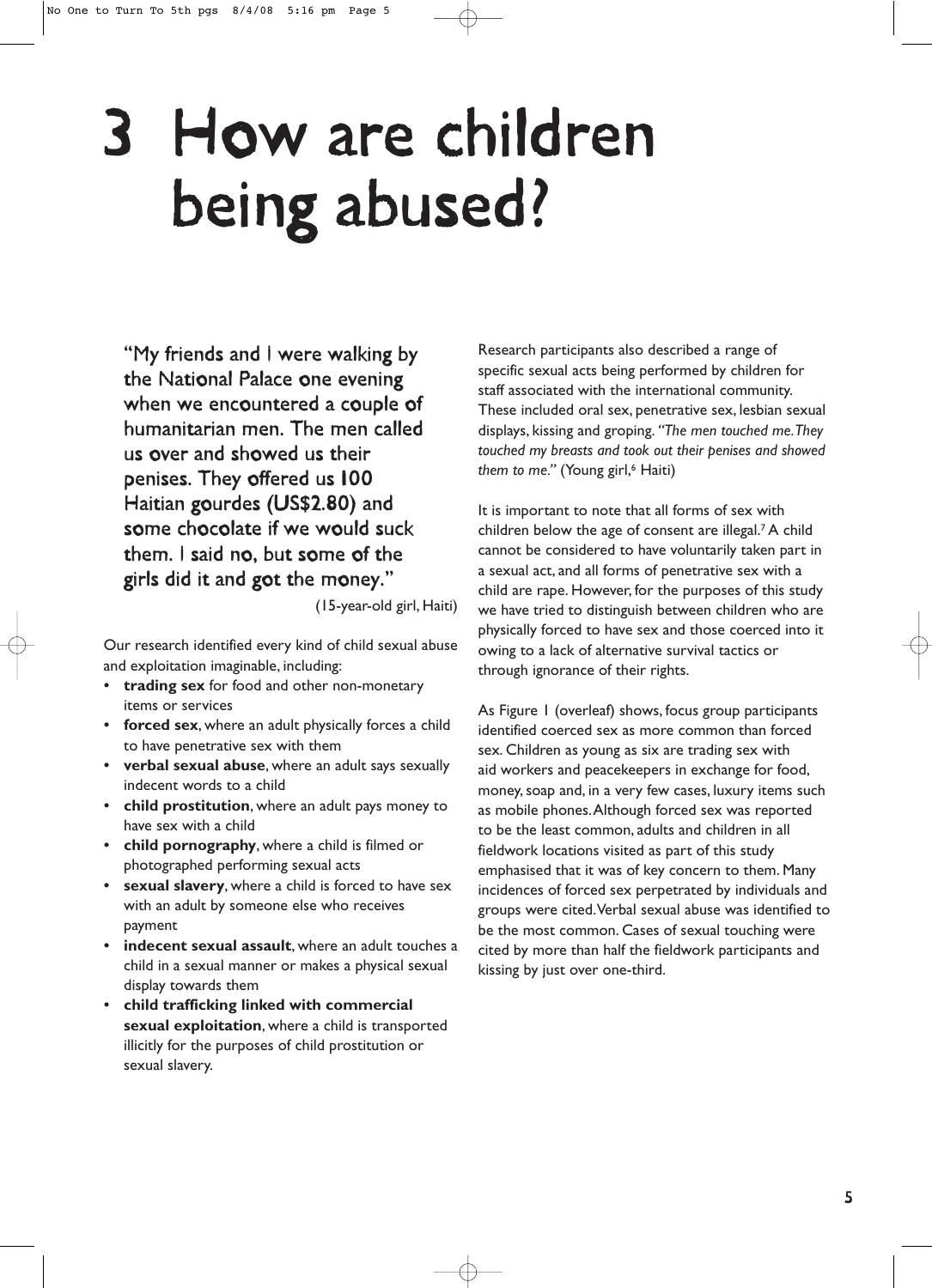#### Fig.1: Types of abuse most commonly identified



Source: 38 focus group discussions across Southern Sudan, Côte d'Ivoire and Haiti

These findings are compounded by a wealth of anecdotal evidence of abuse by peacekeepers and aid workers:

*"Although the peacekeepers are not based here, they have abused girls here.They come here a few days at a time where they stay in a local compound.This compound is near to the water pump where everyone collects water. In the evening hours the peacekeepers come out and stand near to the water pump. Some of the girls from the village will come and collect water. The men call to the girls and they go with them into the compound. One of them became pregnant and then went missing.We still do not know where she is.This happened in 2007."*

(Young boy, Southern Sudan)

*"There is a place not far from here where I go to visit my relatives.The men call to me in the streets and they ask me to go with them. But I don't go.They do this with all of us young girls. I have a few friends that have gone to bed with them. Some of them are asked to give them a lesbian show, and they are paid for that."*

(Young girl, Haiti)

*"We all work at the peacekeeping camp.We have worked there every day since they arrived in 2003… we sell them sculpture and jewellery. I go there so that I can earn money to contribute to the family income in order to cover all that I need."*

*"If there are other things that they want and they can't talk about in front of other people, they invite us to their rooms to tell us what they want us to do for them.They ask us for various types of favours."*

*"Sometimes they ask us to find them girls.They especially ask us for girls of our age. Often it will be between eight and ten men who will share two or three girls.When I suggest an older girl, they say that they want a young girl, the same age as us."*

*"I find them girls in the town. I know which girls have done it before and I go and ask them.When I ask the girls to come they are often keen because of the gifts that are promised, such as mobile phones and food rations…"*

*"The peacekeepers hide it from their supervisors and their friends who are not in their immediate group. Because when this kind of thing happens you have to keep it confidential. Otherwise, if others hear about the activities, then the men will be punished."*

*"For us, we said to ourselves that even if it is bad, we are gaining something from it too. So we continue because we then get the benefits, such as money, new t-shirts, souvenirs, watches and tennis shoes."*

*"They also used their mobile phones to film the girls."*

(Three boys aged 14 from Côte d'Ivoire)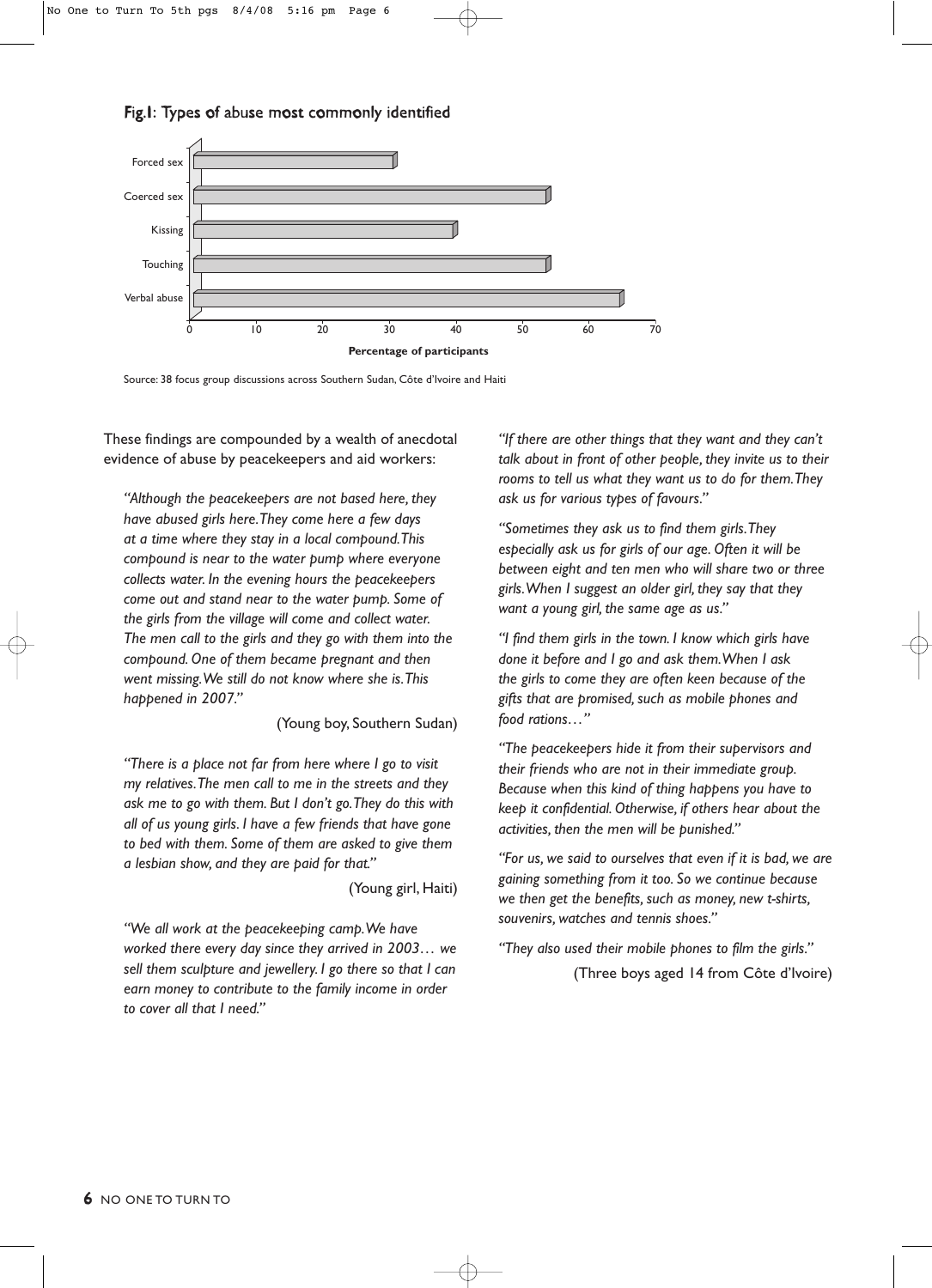# 4 Who is it happening to?

"There is a girl who sleeps in the street, and there were a group of people in the streets who decided to make money off of her. They took her to a man who works for an NGO. He gave her one American dollar and the little girl was happy to see the money. It was two in the morning. The man took her and raped her. In the morning the little girl could not walk."

(Young boy, Haiti)

Our fieldwork suggests that already vulnerable children are particularly at risk of sexual abuse and exploitation by peacekeepers and aid workers.These include orphans and children separated from their parents; those from especially poor families; children who are discriminated against; children displaced from their home communities; and children from families who depend on humanitarian assistance.The particular risks to already vulnerable children should be considered when identifying ways to prevent the abuse from happening and for targeting support services to victims.

*"The girls are orphans.They don't have a mother or a father. If they think the abuse can help them they will go and try to do these things to get food."*

(Teenage girl,<sup>8</sup> Southern Sudan)

*"In our community we used to protect separated children. But now those that are alone are very vulnerable."*

(Teenage boy, Southern Sudan)

Nearly half of the people we spoke to identified orphans and children separated from their parents as

the most likely to be abused. Parents were seen as the main protectors and providers for children.Without parents, many children are forced to use transactional sex as a survival tactic. Many are living and working on the street and are not registered for humanitarian assistance and other basic services.While a few people cited the possibility of staying with an uncle or other extended family members, this did not equate with the level of care and protection provided by a parent. Parents were also seen as essential for providing an adequate response to a case of abuse. For example, if an orphan girl were abused she would not have a parent to help her to pursue medical assistance or to seek redress. Perpetrators of abuse arguably target orphans and separated children, since they are least likely to report them to the authorities: *"This happens especially to orphans.An orphan cannot say anything against her abuser because she has nothing."* (Adult woman, Southern Sudan)

Focus group participants identified children as young as six having been abused.Younger children were said to be more vulnerable to abuse than older children. However, the most common age to be a victim of abuse was thought to be 14 or 15 years old.

The majority of beneficiaries we spoke to identified girls as being far more likely to become victims of abuse than boys. In Southern Sudan and Côte d'Ivoire no boys were identified by focus group participants as victims of abuse. However, child protection professionals working in the same areas cited cases of abuse against both girls and boys. Moreover, focus group participants in Haiti identified several cases of sexual abuse of boys. *"There's a man who works for* [an international organisation] *who gave 400 Haitian gourdes to a 13-year-old and he took his bottom with his two hands and then he went away with him and raped him."* (Young boy, Haiti)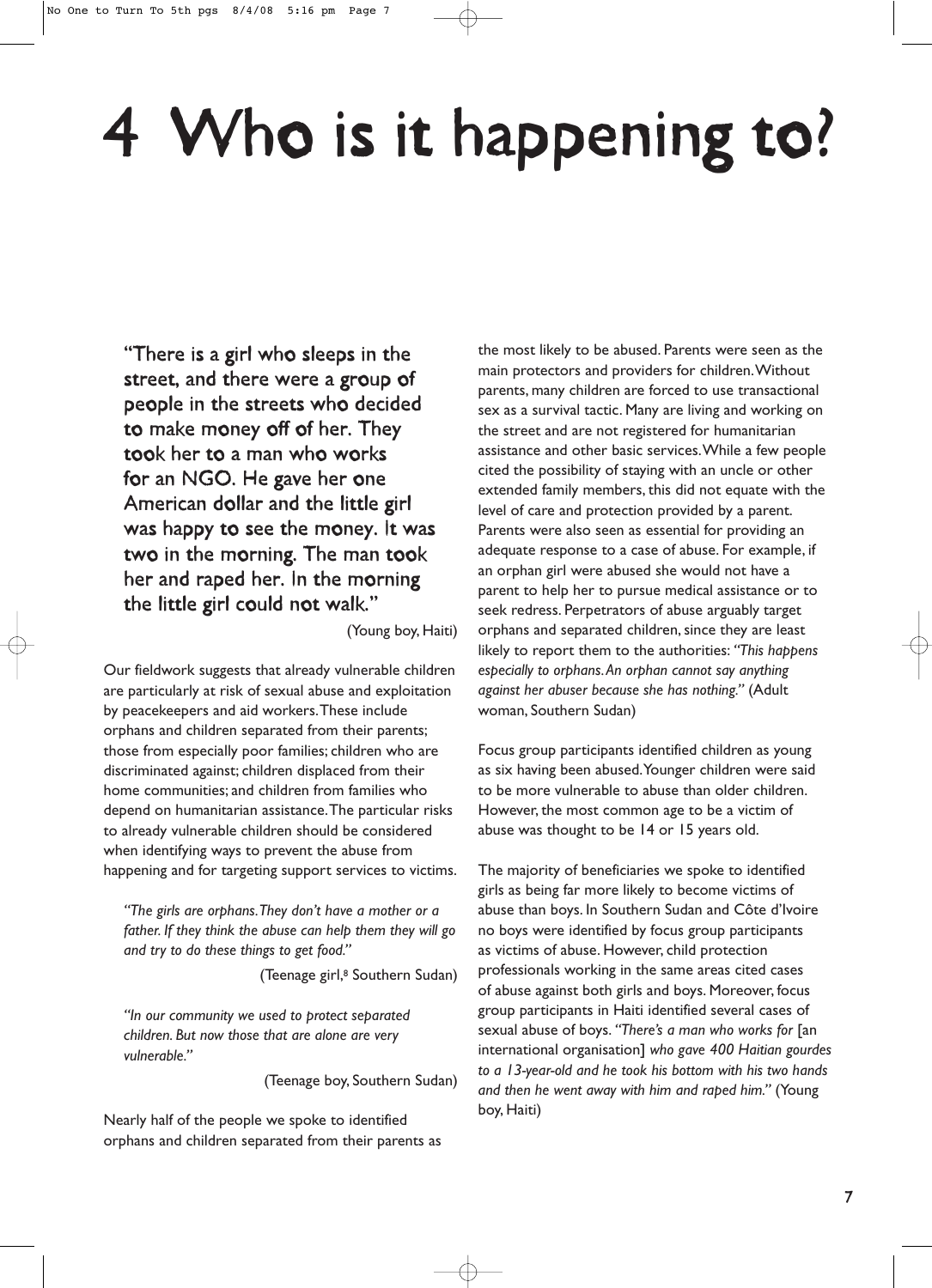# 5 Who are the abusers?

Every agency is at risk from this problem.This is not to say that every person associated with the international community is a perpetrator of child sexual abuse – far from it. However, the breadth of local and international NGOs, UN agencies and other actors implicated by those who took part in the study suggests that this is a problem for a wide range of organisations.

Our fieldwork revealed cases of abuse associated with a sum total of 23 humanitarian, peacekeeping and security organisations.These include civil humanitarian agencies such as those delivering food and nutritional assistance, care, education and health services, reconstruction, shelter, training, and livelihood support, as well as military actors providing peace and security services.

Troops associated with the UN Department of Peacekeeping Operations (DPKO) were identified as a particular source of abuse in some of our fieldwork locations, particularly in Haiti and Côte d'Ivoire. Indeed,

#### Fig. 2: Numbers of allegations of sex with minors reported against staff from DPKO, WFP, UNHCR and UNV during 2005



Source: United Nations annual reports of the UN Secretary-General's bulletin, *Special Measures for Protection from Sexual Exploitation and Sexual Abuse* A/59/782 (15 April 2005);A/60/861 (24 May 2006); and A/61/957 (15 June 2007)

of the 38 groups of people we spoke to, 20 of them identified peacekeepers as the most likely perpetrators, and four identified them as the only perpetrators within their communities.This is likely to be linked with the fact that peacekeepers make up the largest proportion of emergency personnel in some of our research locations. However, even in areas with mixed representation from the international community, peacekeepers were identified as a key source of concern.

Official UN statistics also show a higher incidence of allegations reported against peacekeeping forces than any other UN staff.<sup>9</sup> As Figure 2 shows, of the four UN agencies who reported allegations of sex with minors in 2005, DPKO staff were implicated in the vast majority of cases.<sup>10</sup> While this may be a true indication of conduct associated with military actors, it may also reflect the particular efforts invested by DPKO to monitor and report on abuses associated with its own staff. Indeed, Save the Children welcomes the managerial courage and transparency DPKO has shown in making these allegations publicly available.

Although we did not set out to explore the reasons why perpetrators of abuse are disproportionately represented among DPKO, our own fieldwork, as well as other reports, point to certain factors.<sup>11</sup> Peacekeepers are capable of exerting particular influence over the communities in which they serve, especially over children and young people.This is largely due to the fact that they are armed and provide much-needed physical security within contexts of extreme fragility. Furthermore, peacekeeping forces contain a significant number of military personnel with discriminatory attitudes to women.<sup>12</sup>

Fieldwork participants also identified perpetrators within a range of civil humanitarian actors.This includes staff from several UN agencies, and local and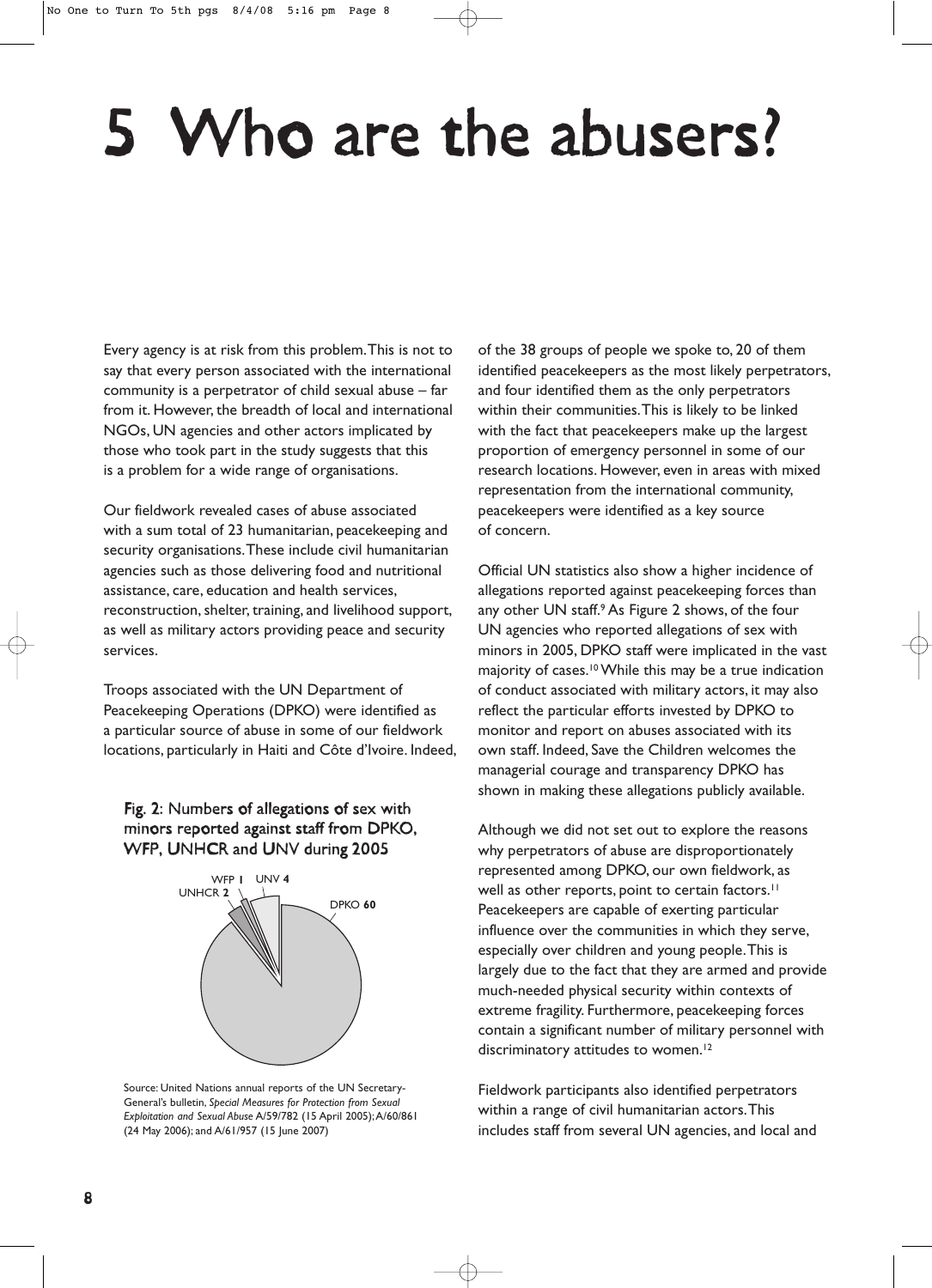international NGOs, as well as religious groups. *"NGO workers bring a lot of young girls to the boarding school where they run the training.The trainers abuse the girls and some of them* [the girls] *leave pregnant."* (Young girl, Southern Sudan)

A broad spectrum of different types of aid workers and peacekeepers were implicated in the abuse. For example, staff at every level, from guards and drivers to senior managers, were identified as having been involved. Participants also implicated a mix of local, national and international personnel, including staff described as 'black,' 'white,' 'foreign' and 'local' people. While the overwhelming majority of perpetrators were thought to be men, a few participants identified women as having abused boys: *"One day two boys who ran errands for the* [international organisation] *saw a woman go into the bush and give a boy of 13 a blow-job."* (Young boy, Côte d'Ivoire)

While the focus of this study is on sexual exploitation and abuse committed by those associated with the international community, it is important to recognise the inextricable links with the local context.Abuse is also perpetrated by several members of the local community, including teachers, the police, the military, and within the family. Previous reports also suggest that where abuse is prevalent in the local community, children are more likely to be abused by staff associated with international organisations, and vice versa.13 *"The humanitarian staff committing the abuse are often from the local community.Therefore, you cannot consider abuse by humanitarian workers and abuse by other people separately.You need to think of them both together and deal with them both together."* (Adult woman, Southern Sudan)

### Save the Children UK's experience of abuse

While Save the Children UK staff were not directly implicated in our fieldwork, we acknowledge that we too are not immune to this problem. Our global Safeguarding Children System deals every year with a small number of cases where staff and other representatives associated with us have failed to adhere to the standards of behaviour expected within our Code of Conduct.As Figure 3 shows, the total number of allegations of misconduct towards children made against our staff and partners in 2007 was 15. Seven allegations were made against partners and eight against our own staff, of which three were proven and led to dismissal.This was up from 11 allegations in 2006, when four allegations were made against partners and seven against our own staff. Of the latter, four were proven and led to dismissal, and one was additionally referred to national authorities.

Fig. 3: Number of allegations of sexual misconduct made against staff and partners of Save the Children UK reported in 2006 and 2007

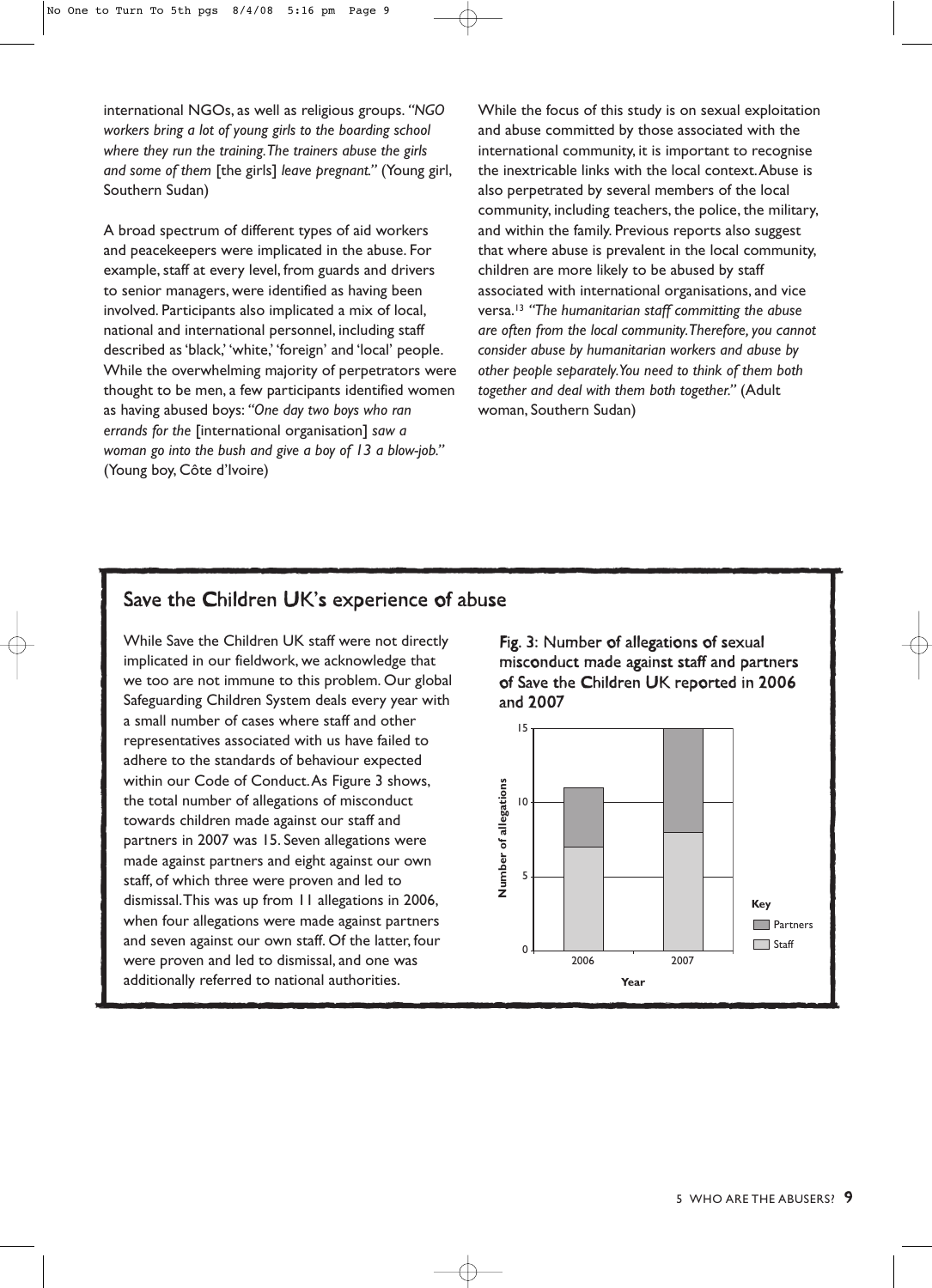# 6 What is the scale of abuse?

While anecdotal evidence suggests that this kind of abuse is a global problem prevalent in every emergency, there is very little data to substantiate this hypothesis. Few UN Agencies and NGOs collect detailed information on the abuse of children by their own personnel, and even fewer make this information publicly available. In addition, much of the existing information on sexual violence in humanitarian contexts is not disaggregated or detailed enough to draw concrete conclusions.

Our own fieldwork suggests that the scale of abuse is significant.We asked participants to state the number of incidents of different kinds of abuse involving peacekeepers and aid workers that they could recall having occurred in their community.As Figure 4 demonstrates, nearly two-thirds of participants recalled incidents of verbal sexual abuse. More than half of the research participants identified incidents of sexual touching and coerced sex. Of these, 18% and 23%

respectively were able to recall ten or more of such incidents. In only four of the 38 groups of people we spoke to were individuals unable to recall any incidents of abuse having occurred.

The high level of abuse suggested by our fieldwork is corroborated by similar findings from other sources. In Liberia in 2006, Save the Children UK reported high levels of abuse of girls, some as young as eight.<sup>14</sup> In 2004 it was reported that in the Democratic Republic of Congo (DRC) many girls and women traded sex for food and other items with peacekeepers as a survival tactic.15 During the UN mission in Cambodia in 1992/93, the number of prostitutes rose from 6,000 to 25,000, and this included an increase in the number of child prostitutes.16 In 2003 Italian, Danish and Slovak peacekeepers were expelled from Eritrea in separate incidents for having sex with minors.<sup>17</sup> In 2000, US civilians and Jordanian, Pakistani and German military troops associated with the peacekeeping mission in



Fig. 4: Proportion of research participants who could identify allegations of abuse in their communities

Source: 38 focus group discussions across Southern Sudan, Côte d'Ivoire and Haiti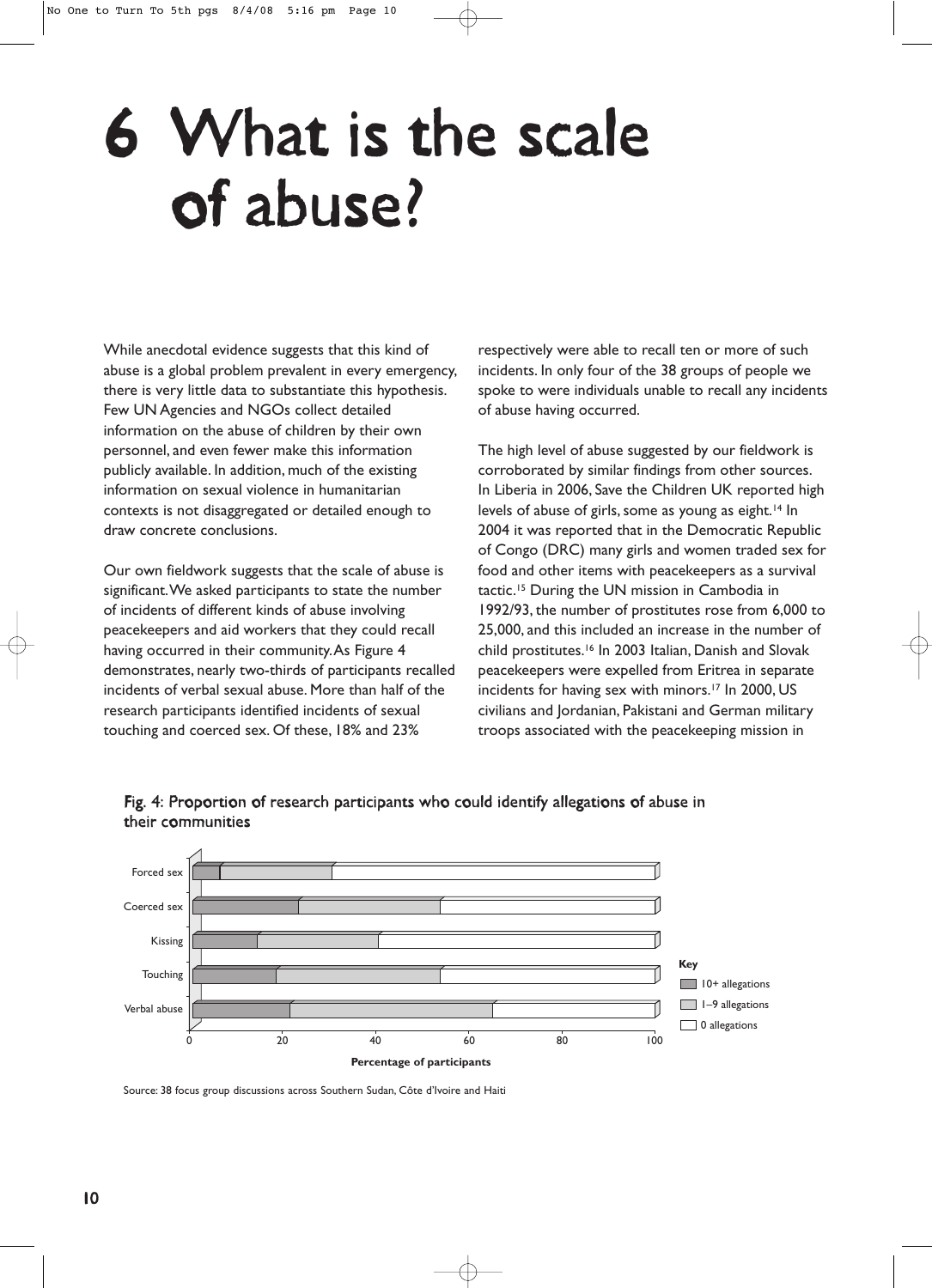#### Fig. 5: Allegations of sex with minors against DPKO, WFP, UNHCR and UNV between 2005 and 2006



Source:Annual reports of the UN Secretary-General's bulletin, *Special Measures for Protection from Sexual Exploitation and Sexual Abuse* A/59/782 (15 April 2005);A/60/861 (24 May 2006); and A/61/957 (15 June 2007)

Bosnia and Herzegovina were investigated for trafficking in young women.<sup>18</sup> Furthermore, Refugees International reports that "an influx of large numbers of unaccompanied foreign men into post-conflict societies is often associated with increased incidents of prostitution and gender-based violence".19

Conversely, official statistics on the scale of abuse appear disproportionately low in comparison to the levels suggested by our fieldwork and other reports.<sup>20</sup> As Figure 5 demonstrates, of the four UN agencies that reported allegations of sex with minors each year between 2004 and 2006, the total number during that period was just 121.21 In 2006 371 new allegations of sexual exploitation and abuse of any beneficiary

(ie, including adults and children) were reported against staff from a total of 41 UN agencies worldwide,<sup>22</sup> down from 373 in 2005 and up from 121 in 2004.23 Faced with the same possibility of under-reporting, Save the Children UK has increased efforts to strengthen the practical application of its safeguarding policy, for example, by including it as a core component of our internal audit process.

Clearly there is significant disparity between the low levels of abuse cited in these statistics and the high levels suggested in field investigations and other evidence.As we shall go on to examine, it is very likely that this is linked with a large-scale under-reporting of abuses.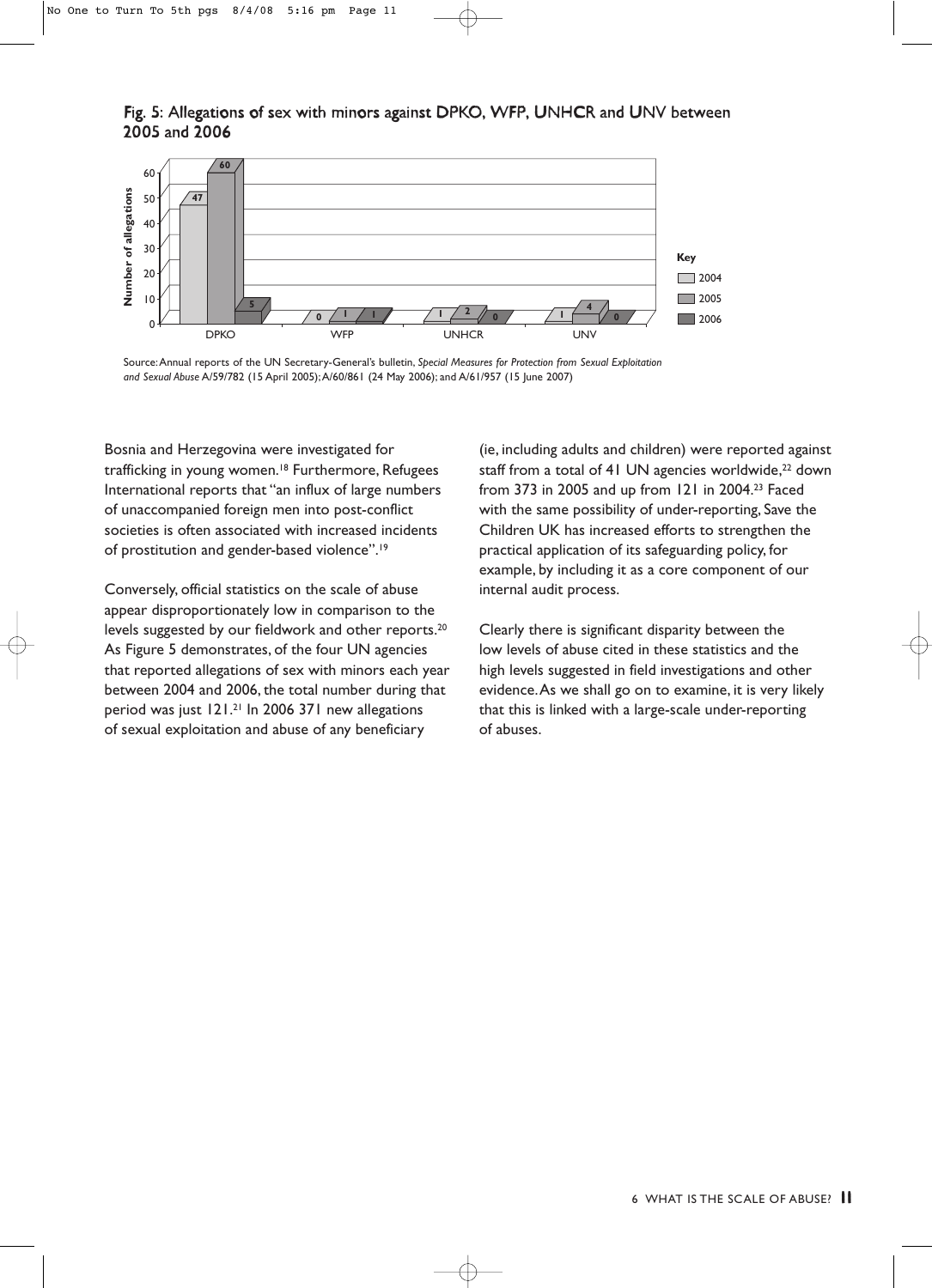# 7 Why is abuse under-reported?

### "We have never heard of anyone reporting the cases of abuse."

(Teenage girl, Côte d'Ivoire)

A key finding of our fieldwork was the chronic underreporting of abuse.The overwhelming majority of people we spoke to would not report a case of abuse themselves and had never heard of others in the community doing so.

The reporting of abuse is fundamental to keeping children safe. If cases of abuse are not reported to the international community, it cannot stop the abuse from reoccurring, punish the perpetrator, or help the victim. Under-reporting also perpetuates a lack of accountability for the abuse, since it underplays the scale of the problem.

Reporting an abuse requires information being passed on to those people responsible for responding to it.This may occur through various channels of communication, including parents, children and young

people, community groups, the police, and staff associated with NGOs, the UN or others associated with the international community.

Our research suggests several reasons for the chronic under-reporting evident in the gap between the levels of abuse indicated by research and the statistics collected by agencies. Many of these reasons are symptomatic of broader failures within the international community. First, people are not speaking out for fear of **losing much-needed material assistance**. In particular, children who trade sex for food or other forms of support are unwilling to jeopardise this survival tactic. *"He's using the girl but without him she won't be able to eat."* (Teenage girl, Côte d'Ivoire) This implies that assistance provided by the international community is either not enough to sustain vulnerable populations or that it is not reaching those most in need. Similar concerns are felt by entire beneficiary communities: *"People don't report it because they are worried that the agency will stop working here, and we need them."* (Teenage boy, Southern Sudan)

### Save the Children UK's reporting procedure

Under Save the Children UK's 'Safeguarding Children Policy', if a child or other person in the community discloses an abuse to a member of our staff, we are contractually obliged to report it, regardless of whether it was committed by our own staff, someone from another international organisation or an ordinary member of the local community.

The staff member who identifies the abuse reports it to their senior manager.This information is then

taken directly to the Chief Executive of Save the Children UK in London, who oversees proper follow-up. Senior managers at country level ensure that the allegation is reported to their counterpart in the organisation responsible for the abuse. If it involves one of our own staff, the allegation is immediately investigated and referred to the police, if necessary.At every stage of this process the best interests of the child are prioritised.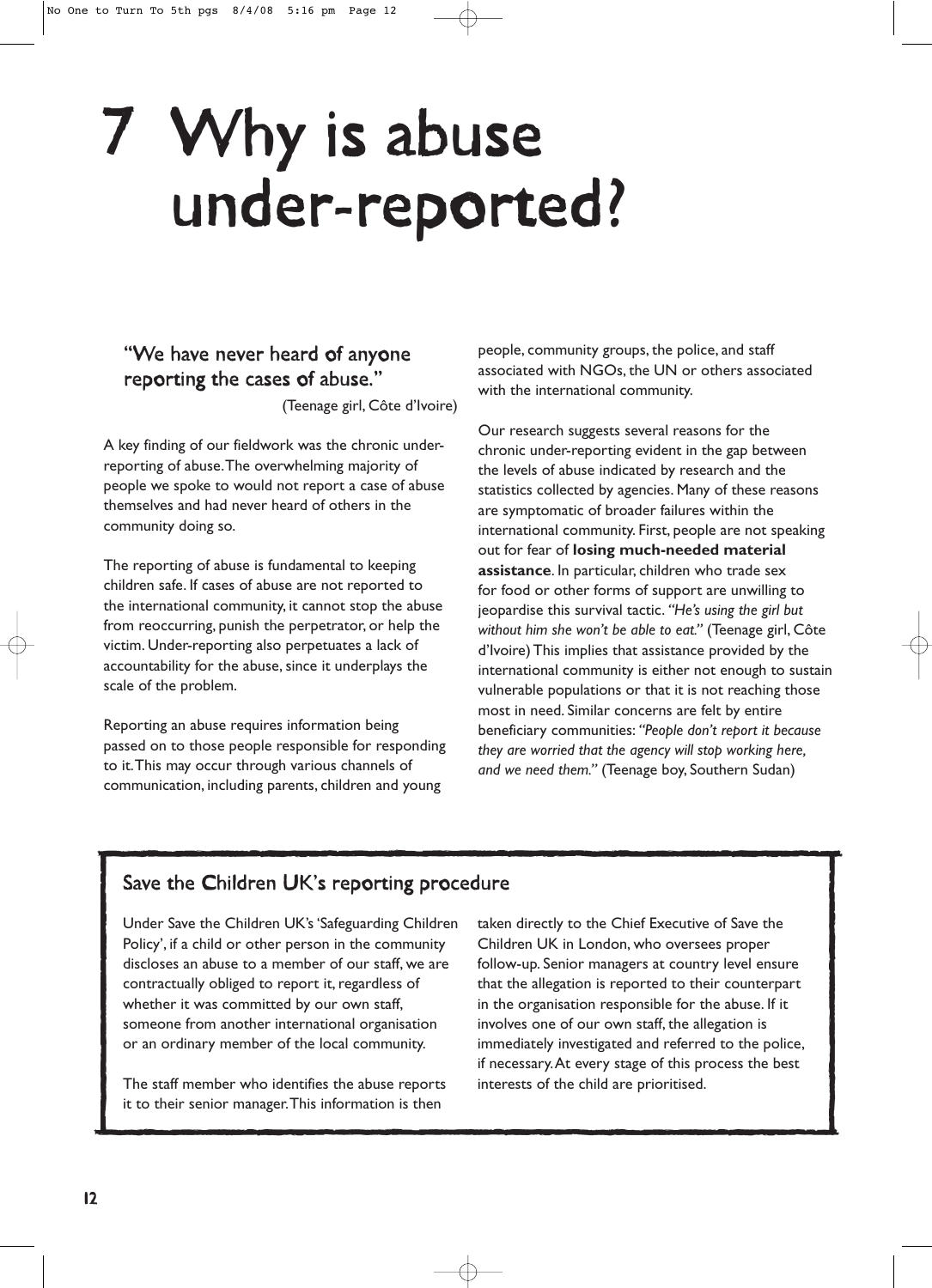Cases of abuse also go unreported for fear of **stigmatisation**.The victim of abuse often will not speak out for fear of being discriminated against.As one young girl from Côte d'Ivoire said: *"Your name will be ruined."* This is particularly pertinent for children who are coerced into sex, such as trading sex for food, rather than forced to have sex. In such cases the child is far more likely to be blamed and stigmatised by the abuse. *"The reason why most girls are not confident to report is that the message will go straight to the community that she is not a girl any more, that she is spoiled, and no one will want to marry her and no one will look after her. So she just keeps quiet."* (Young girl, Southern Sudan)

In Southern Sudan some people are unwilling to report abuse owing to the **negative economic impact** it may have on them and their families. Here, many traditional families greatly depend on the cattle they receive as a dowry in exchange for marriage to their daughters. Indeed, this is a fundamental part of the social and economic fabric of certain traditional societies. If their daughter is associated with sexual abuse she may become less 'valuable' and worth fewer cattle.This is especially common in poor rural communities, which are often the most vulnerable in conflict and disaster. *"We are using the girls like trade for us.We are keeping them so that they will marry and we can benefit from the marriage.That is why we bring them up. If your daughter has been abused, that means that the man has destroyed all your hard efforts.You go back to zero."* (Adult woman, Southern Sudan)

The **threat of retribution or retaliation** is also a major deterrent against reporting abuse. Many children said their parents would beat them if they told them that they themselves had been abused. In relation to reporting abuse on behalf of others, some children fear being physically attacked by the family of the victim for associating their child with the stigma of abuse. Others fear retaliation from the international organisation itself: *"No one would go to the organisation – not even the local leader, as he is scared of them kicking him out of the village."* (Young girl, Haiti) Some people also fear retaliation from the abuser if they spoke out. Indeed, one-third of the people we consulted in Haiti said they thought children in their communities were not reporting abuse, in part due to a fear of physical retribution by the perpetrator: *"Some children are scared they might be killed by the perpetrator."* (Young boy)

Cultural norms and values can dictate a certain level of **acceptance of, or resignation to, abuse**, which in

turn prevents it from being reported.These can be entrenched traditional values as well as new social norms cultivated during an emergency.<sup>24</sup> Sexual violence is sometimes regarded as a normal part of sexual relations.Also, gender inequalities can mean that girls are not seen as being entitled to adequate care and protection. More generally, research participants described a chronic lack of awareness of rights: *"We don't know our rights in the village. If we were educated we would know our rights and would follow them to the end."* (Adult male, Côte d'Ivoire) This is in spite of the fact that 68% of those asked had received some form of awareness-raising on this type of abuse.25

Many people **do not know how to report** an allegation of sexual abuse. Nearly two-thirds of focus group participants said they felt clear on what action to take if they identified abuse. However, when pressed as to what reporting options they would pursue, it was much less evident that the organisation with responsibility for follow-up would hear about it. For example, the majority of children said they would tell a member of their family, yet it was not clear how this would lead to the international organisation responsible being informed. Only a handful of participants volunteered formal reporting options, such as a child protection officer within an NGO or a local child protection committee. No mention was made of the dedicated focal people for sexual exploitation and abuse currently in place within some humanitarian and peacekeeping organisations. More generally, beneficiaries, and emergency staff themselves, are confused by the many different reporting procedures specific to individual organisations.

Many people **feel powerless to report** an abuse. *"All these things, if they happened, we would not have the power to talk about them."* (Young girl, Southern Sudan) Children in particular identified several barriers to reporting abuses. Many said that the authorities would not believe them, and few feel able to report an allegation without the support of a parent.This is particularly pertinent when considering that orphans and children separated from their parents are especially vulnerable to abuse. Even adult beneficiaries feel blocked from approaching the relevant staff member to report an abuse: *"How will we even get in to see the managers?"* (Adult man, Côte d'Ivoire) Several research participants, particularly those from Haiti, identified discrimination associated with class, race and ethnicity as a key source of powerlessness to report an abuse.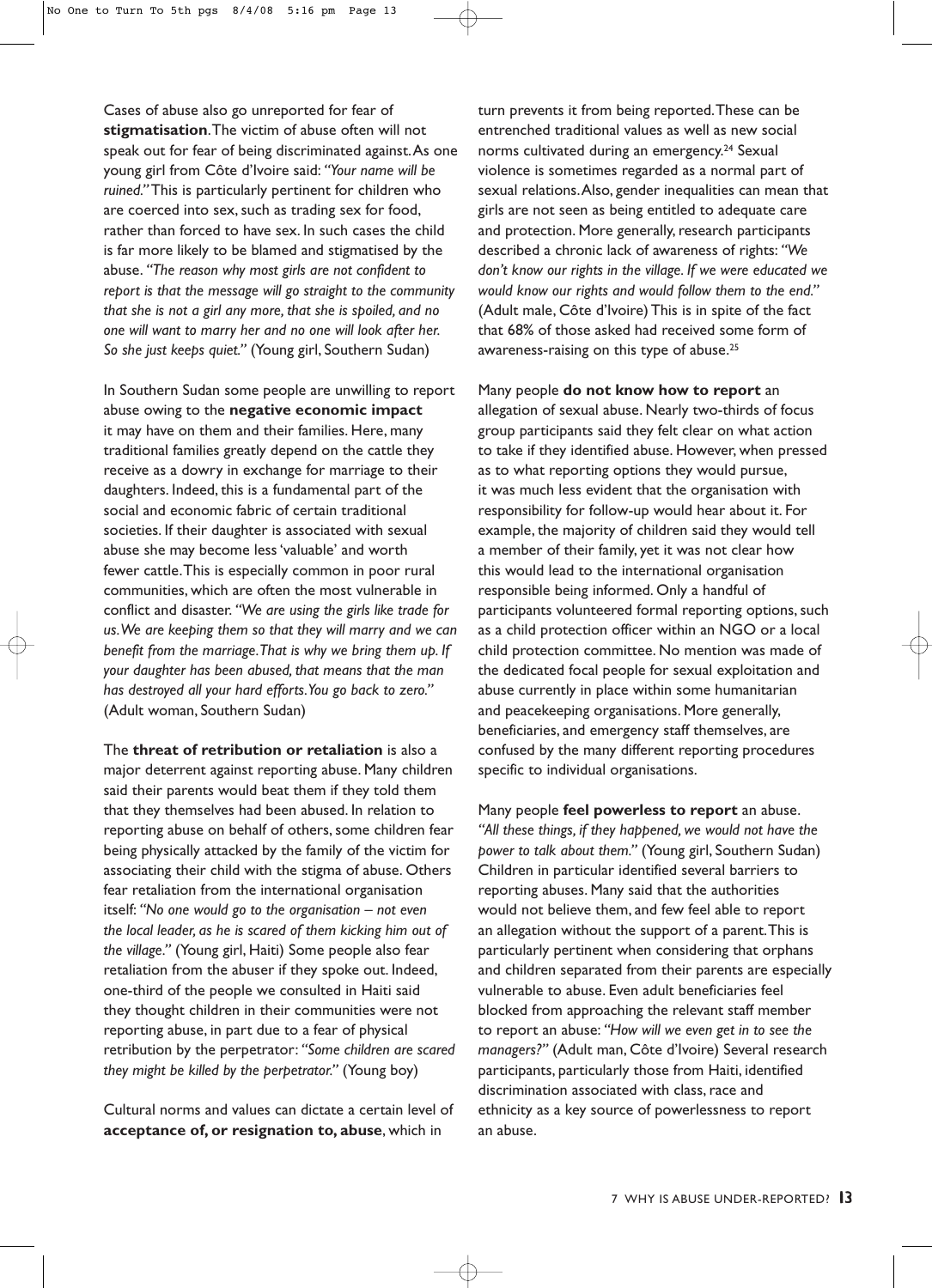The **lack of effective legal services** is another major barrier to reporting abuse. Many communities experiencing humanitarian crises lack effective police and judicial services to which cases of abuse can be reported. For example, during times of conflict some government services are not available in rebel-held territory. In other cases, the police were cited as wholly ineffective in receiving reports. *"Who would we tell? We wouldn't tell the police because they are afraid of the peacekeepers and they can't do anything.Anyway, I've heard that the police do this kind of abuse too."* (Young boy, Haiti)

This is linked with a chronic **lack of faith in the response** an allegation of sexual abuse will receive, which is another major disincentive for reporting it: *"Some cases of abuse are reported and the fact that nothing happens can put other people off coming forward."* (Adult male, Côte d'Ivoire)

This last point will be examined in more detail in the next section, since it is critical both for reporting abuse and for eliminating it altogether.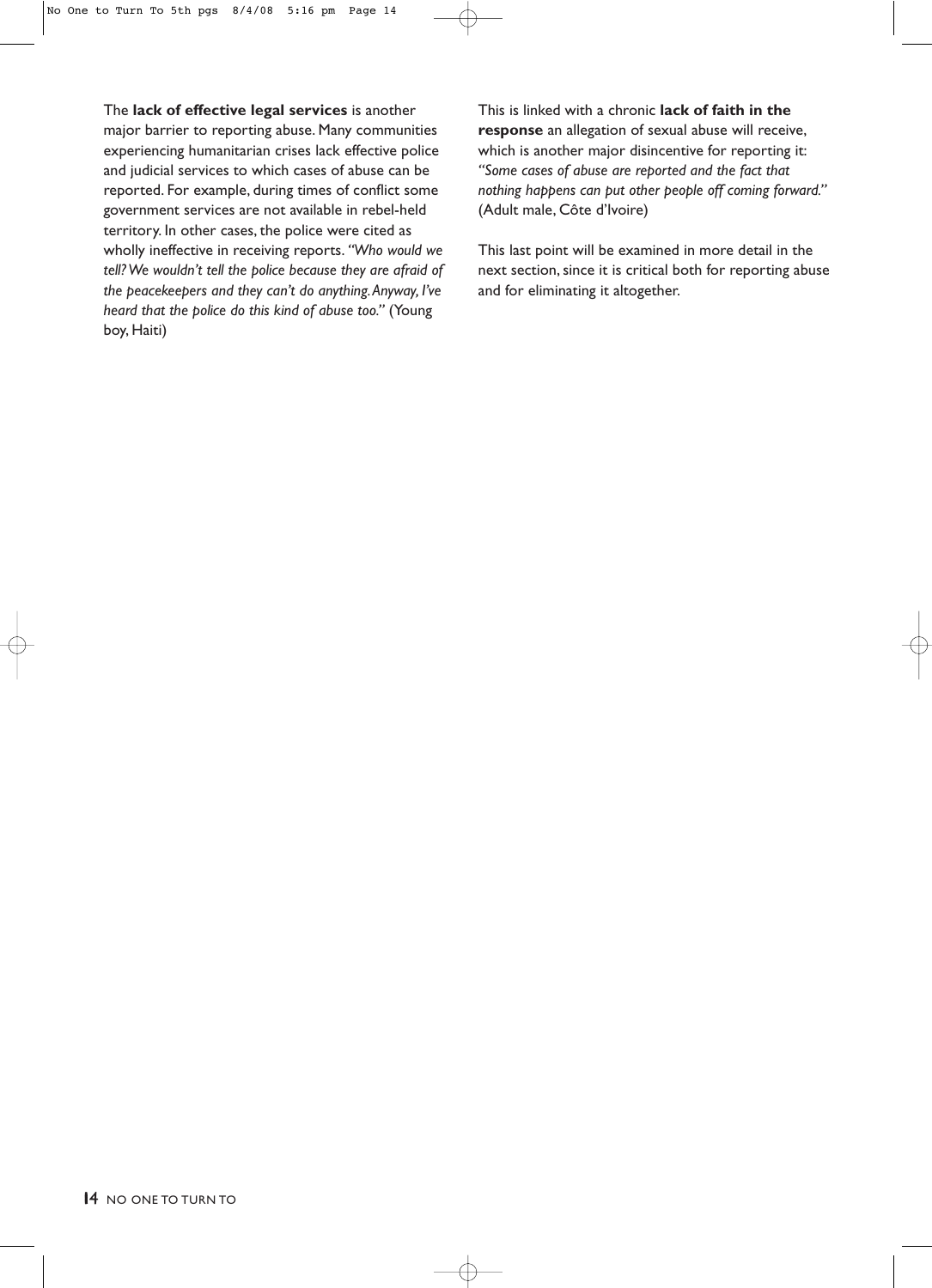# 8 Why are allegations of abuse not properly responded to?

"If something happens you should report it. But in addition to this there must be action taken. For example, the organisation should dismiss the person so that other men will learn that you cannot go around abusing children in this way. Often no action is taken and that is the problem."

(Young girl, Southern Sudan)

Another key finding of our fieldwork was the endemic failures in the response to allegations of abuse when they had been officially reported.Anecdotal evidence from every one of the 38 focus groups consulted

suggests that few reported allegations receive an adequate response. For example, few research participants had heard of the victim receiving medical, psychological or financial support, or of the perpetrator being adequately punished, if at all.

This is compounded by the slow rate of response documented by UN annual reports.26 As Figure 6 demonstrates, of the 856 allegations of sexual misconduct towards adults and children made against DPKO, United Nations Volunteers (UNV),World Food Programme (WFP) and the Office of the UN High Commissioner for Refugees (UNHCR) between 2004 and 2006, only 324 had been resolved within the year in which they had been reported.<sup>27</sup> This leaves 532 allegations of abuse  $-62\%$  of the total  $-$  that had not been resolved within that same year.





Source: Annual reports of the UN Secretary-General's bulletin, *Special Measures for Protection from Sexual Exploitation and Sexual Abuse* A/59/782 (15 April 2005); A/60/861 (24 May 2006); and A/61/957 (15 June 2007)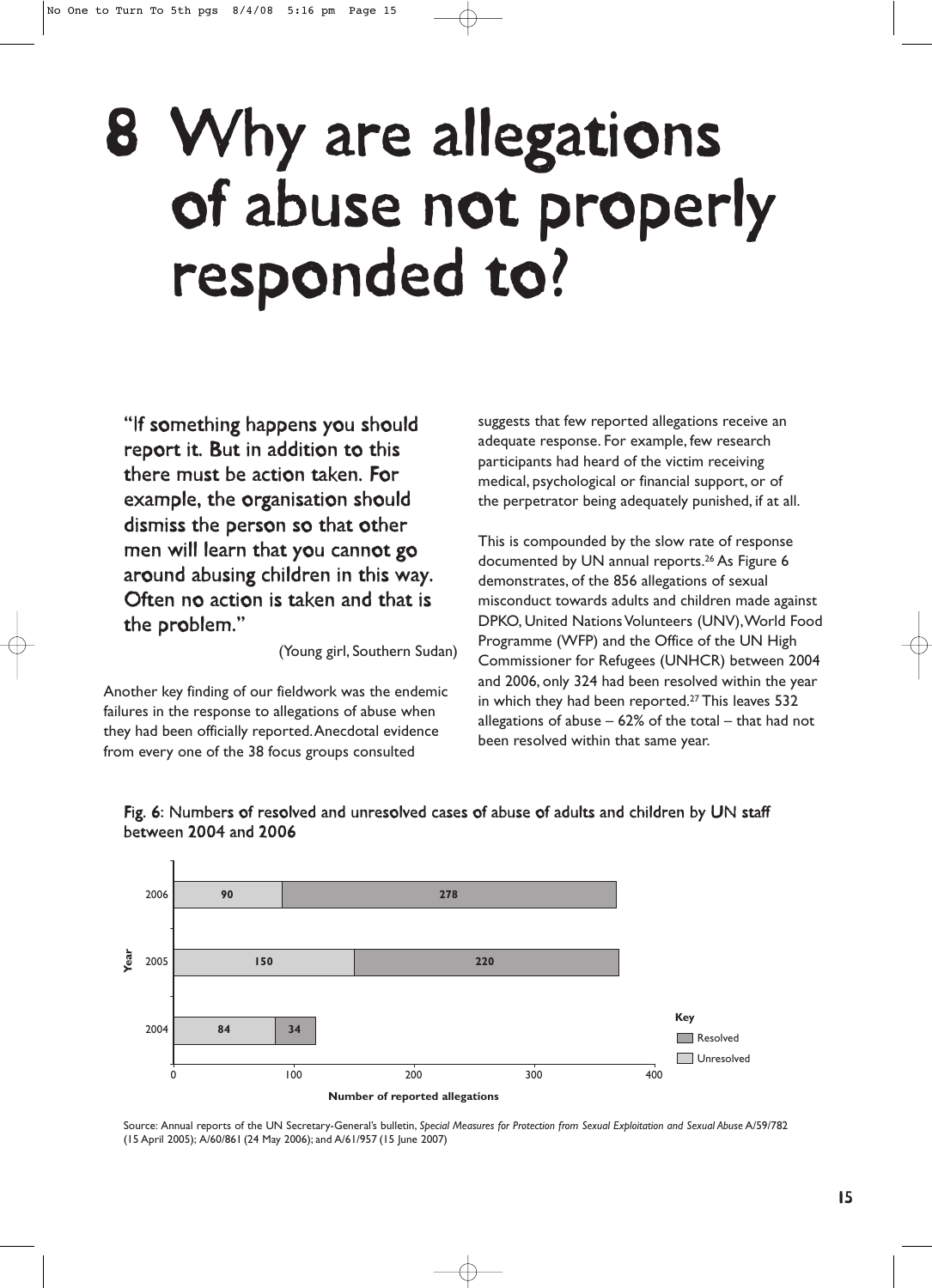Our fieldwork identified a range of reasons why the response to allegations of abuse by agencies is so inadequate.These are linked to people either not wanting to take effective action or not being able to.

Firstly, the **international community is often left out of the response** to abuse altogether. Some beneficiaries described the response as a local matter for the individuals concerned and not for international organisations.This was particularly the case where the perpetrator was a local member of staff. Local judicial procedures are often applied using customary law, which is often more concerned with financial compensation to the family of the victim than in the best interests of the child.As a result, international organisations may not even be aware of the abuses, let alone respond to them.This is especially the case in Southern Sudan, where traditional rural communities often refer to customary law rather than to national legal procedures.

**Local authorities can feel powerless** to act against an international actor. In particular, local authorities struggle to pursue foreign perpetrators who leave the country before they can be prosecuted or even accused: *"An employee of* [an international organisation] *abused a girl. She told the police and they went after him but he had left the country so he went unpunished."* (Teenage boy, Haiti) This is compounded by existing obstacles in the international legal system that limit the possibility of successfully prosecuting a perpetrator once he has left the country. Furthermore, should the authorities in the country to which the perpetrator has moved choose to take action against them, it is often made difficult by the lack of evidence readily available. However, this problem may be addressed within a new international Memorandum of Understanding between troop-contributing countries.

The sense of powerlessness felt by local authorities is also linked with their **fear of the consequences of taking action**. Some local authorities fear physical retaliation from the perpetrator, especially if this individual is armed. Others fear jeopardising access to much-needed assistance: *"A girl was raped in 2006. She died.The government went to the community and said that they had to settle it quietly and that they didn't want anyone to cause any problems.The government talked to the parents of the girl that died and told them not to take any action.They were told that these people had come to help and not to kill."* (Teenage girl, Southern Sudan)

**Local authorities can feel they are unable to collect sufficient evidence** to pursue a case effectively. One government official in Côte d'Ivoire described deep frustration among the authorities, which, on several occasions, have been unable to prosecute known perpetrators because of insufficient evidence, due to a lack of cooperation and efficiency. If a case is not acted upon quickly, crucial evidence can be lost and victims can change their minds about making a complaint.

Many research participants referred to **an unwillingness to act** on the part of the local authorities and the international organisation concerned because they have other interests in common that could be affected. *"The people who are raping us and the people in the office are the same people."* (Young girl, Haiti) A few research participants in Haiti, including people from international organisations themselves, also referred to corruption between the international community and local authorities: *"Whether or not the government takes action against a person from a humanitarian or security organisation depends on who you are, where you work and whether or not the government is getting a cut."* (Aid worker) This has resulted in a chronic absence of accountability and a culture of impunity.

*"They go walking around in the same areas every day and they don't even hide what they are doing.They don't care about the population; they just go and look for young girls every night.They use the hotel across from them and the school next to their camp."*

(Adult beneficiary, Côte d'Ivoire)

*"Many UN agencies and NGOs working here feel they cannot be touched by anyone."*

(Aid worker, Côte d'Ivoire)

Some people seem **unaware of the need** to take action, or are satisfied with relatively ineffective responses. In particular, communities with a high incidence of gender discrimination do not see the need to seek out care and support services for girls who have experienced abuse, or only do so in cases of medical complications or pregnancy.This was especially true in the case of girls associated with coerced sexual abuse such as trading sex for food. Furthermore, in such circumstances participants described lenient disciplinary measures such as a verbal warning,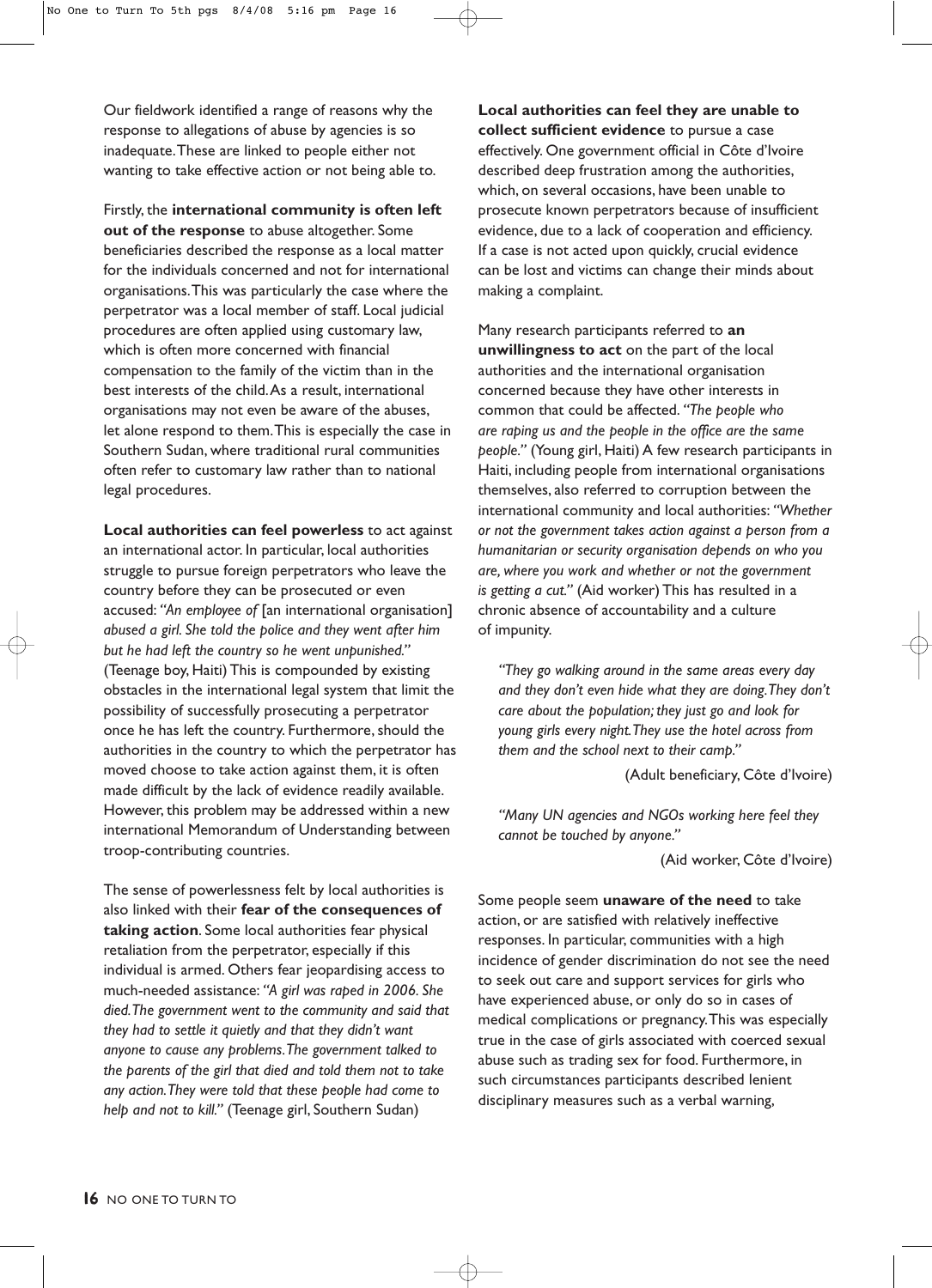reassignment or *"advice on his mistake"* as the most appropriate way of handling a perpetrator of abuse.

Where communities do take action it can lead to **further violations of children's rights**. For example, in Southern Sudan early and forced marriage between the victim and the perpetrator is traditionally perceived as the best, and sometimes only, way of responding to abuse.

*"The father would try to persuade the man to take the girl as a bride and to pay cattle for her. He would not ask the girl whether she wants this. So really the girl gets no advantage from telling anyone about the abuse."*

*"It is not good because it is a kind of abuse in itself.You have been abused by the man and then your parents abuse you again by trying to get the man to take you."*

(Teenage girls, Southern Sudan)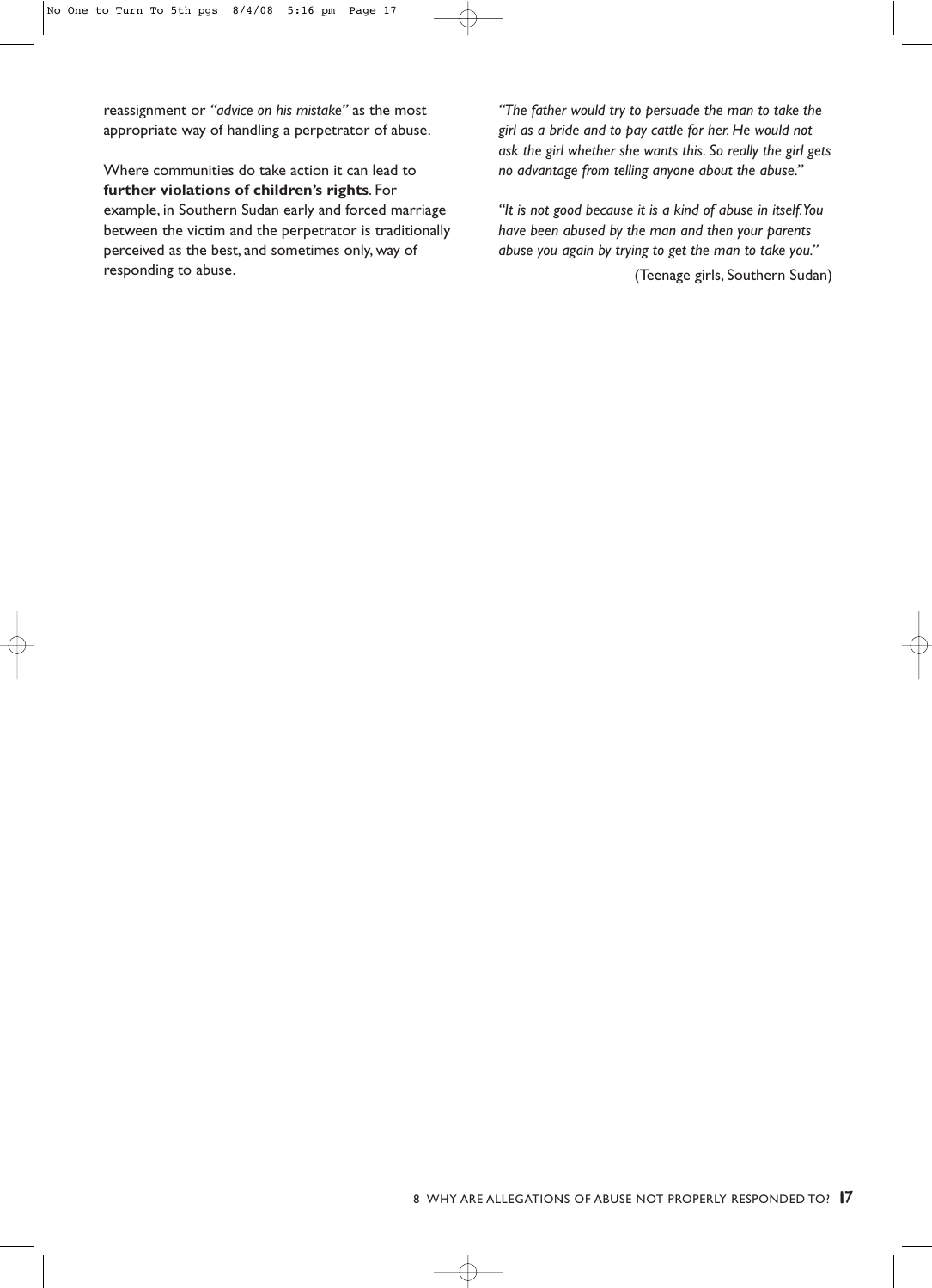# 9 What is the international community doing about it?

Save the Children commends the efforts of some UN agencies and NGOs to address this problem. It is not possible to list all initiatives taken, but below we describe a few that illustrate the commitment shown by many international organisations – even if, as this study shows, the impact has arguably yet to be seen at the grassroots level.

Several **interagency bodies** have been formed in connection with this issue.They include: Building Safer Organisations; the InterAction Task Force; the Executive Committees on Humanitarian Affairs and Peace and Security UN and NGO Task Force on Sexual Exploitation and Abuse; and the Keeping Children Safe Coalition.

Much attention has been paid to the development of **standards of conduct** expected of aid workers and peacekeepers, and to the appropriate response when abuse occurs.This has resulted most notably in the production of the UN Secretary-General's bulletin on *Special Measures for Protection from Sexual Exploitation and Sexual Abuse*, as well as individual codes of conduct specific to each organisation.

Several UN agencies and NGOs have developed **guidance** for implementing these standards of conduct.This guidance includes the *Keeping Children Safe Toolkit*, developed in 2006 by a coalition of NGOs, including Save the Children UK, and several UN interagency toolkits for aid workers and peacekeepers, such as *Stop Sexual Exploitation and Abuse*.

Significant investment has been made in **communicating** information about this abuse and how to stop it among international organisations and beneficiary communities. For example, several UN agencies and NGOs have produced and disseminated information sheets, posters and videos.

Extensive **training** has been carried out among many international organisations. For example, Save the Children UK has conducted comprehensive training on its 'Safeguarding Children Policy' to all new and existing staff. Several organisations have also generated innovative training materials, including a UN interagency video: *To Serve with Pride*. BSO (now part of HAP-I) has conducted training on receiving and investigating allegations of sexual exploitation and abuse by humanitarian workers.

Most international organisations have developed their own **mechanisms and procedures** for reporting, monitoring and responding to complaints of abuse. Interagency procedures have also been established, including a peer review process in which Save the Children, Oxfam and ICRC conduct a collective review of each other's performance on this issue. The UN has also established its own interagency monitoring mechanisms led by the Office for Internal Oversight Services.

New **resources** have been created, including through the appointment of new UN and NGO staff to work on the ground to tackle sexual exploitation and abuse;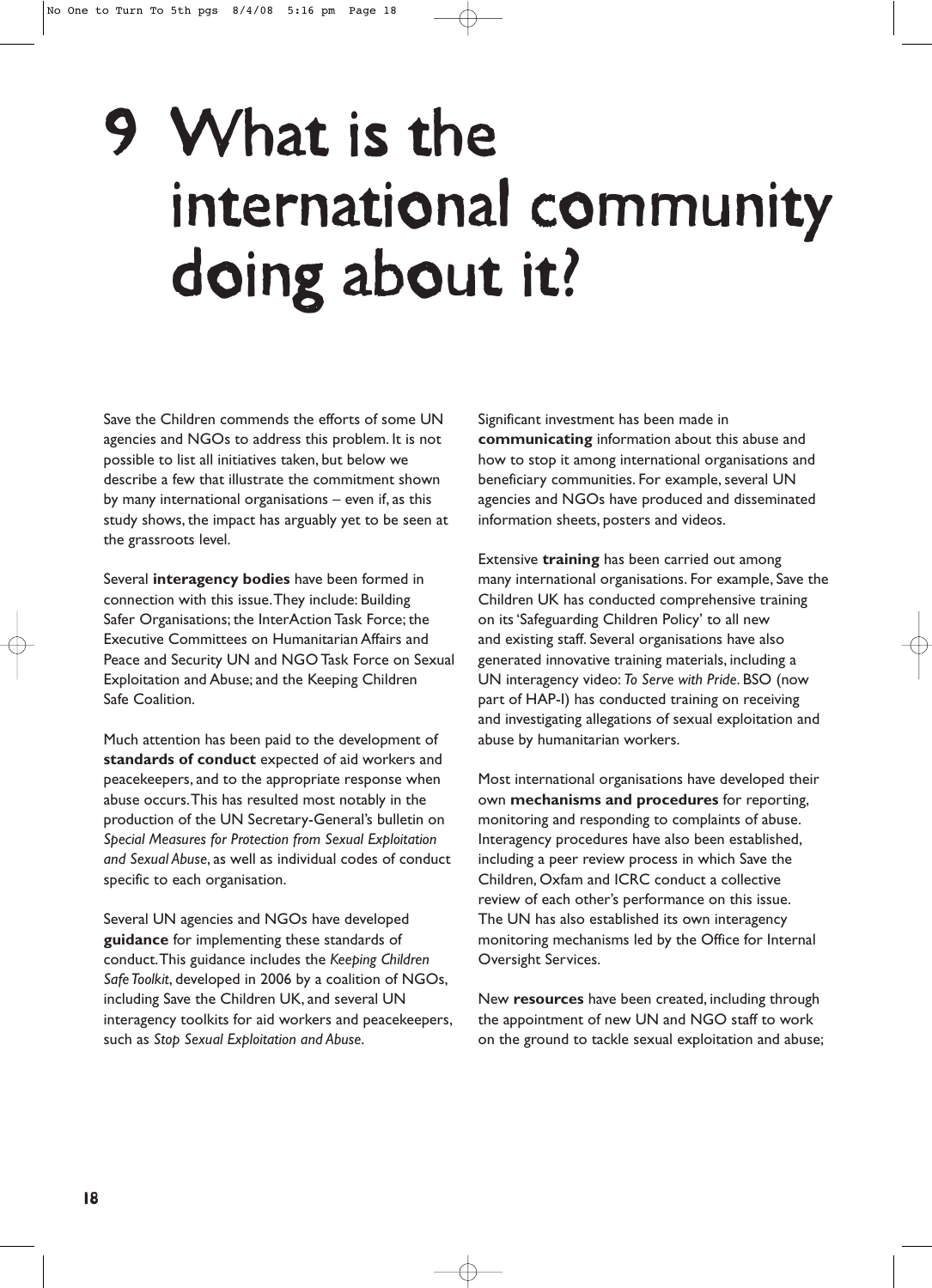the deployment of female peacekeepers; and the establishment of Conduct and Discipline Teams within the UN Department of Peacekeeping Operations.

Finally, there have been several high-level **declarations of commitment** to eliminating this abuse. Most recently, all UN Agencies and many other international

organisations, including Save the Children, signed up to a Statement of Commitment at a high-level conference in 2006.This is complemented by several resolutions by the UN Security Council and the UN General Assembly.

### Protection in practice: Case study of Save the Children UK's Child Protection Clubs in Southern Sudan

Save the Children UK is working to help communities tackle a variety of child protection problems in Southern Sudan.

As part of this work we support 16 children's clubs that reach out to more than 150 children in the local community.These children face many struggles, including early or forced marriage, and abduction, as well as sexual exploitation and abuse by staff associated with international organisations, and by local community members. Many children who have returned after years of displacement, child soldiering and separation from their families face the additional challenges of reintegrating into their communities.

The children's clubs provide training in children's rights and encourage members to actively participate in decision-making. Children are made aware of the risks they face and how to prevent and respond to them. Girls and boys work together to explore the problems they encounter and try to come up with solutions.

*"The presence of the children's groups is acting as a major deterrent for abuse."*

(Teenage boy, Southern Sudan)

The clubs also provide a much-needed safe space for children to play. Children are supported with organised sports and cultural activities, including traditional songs and dances that reconnect those who have returned with their communities and heritage.They have also visited other children's clubs, in different parts of the country, and brought greater understanding about the lives of children from different tribal areas.

To complement this work we assist Child Welfare Committees, consisting of parents and village leaders trained and supported to recognise sexual exploitation and abuse, and other child protection problems, and to refer these cases to the appropriate authority.

We are working alongside the government to document this work in order that it can be replicated elsewhere. In this way we hope to ensure that children and young people are empowered to claim their rights, and that parents, communities and authorities are supported to realise them.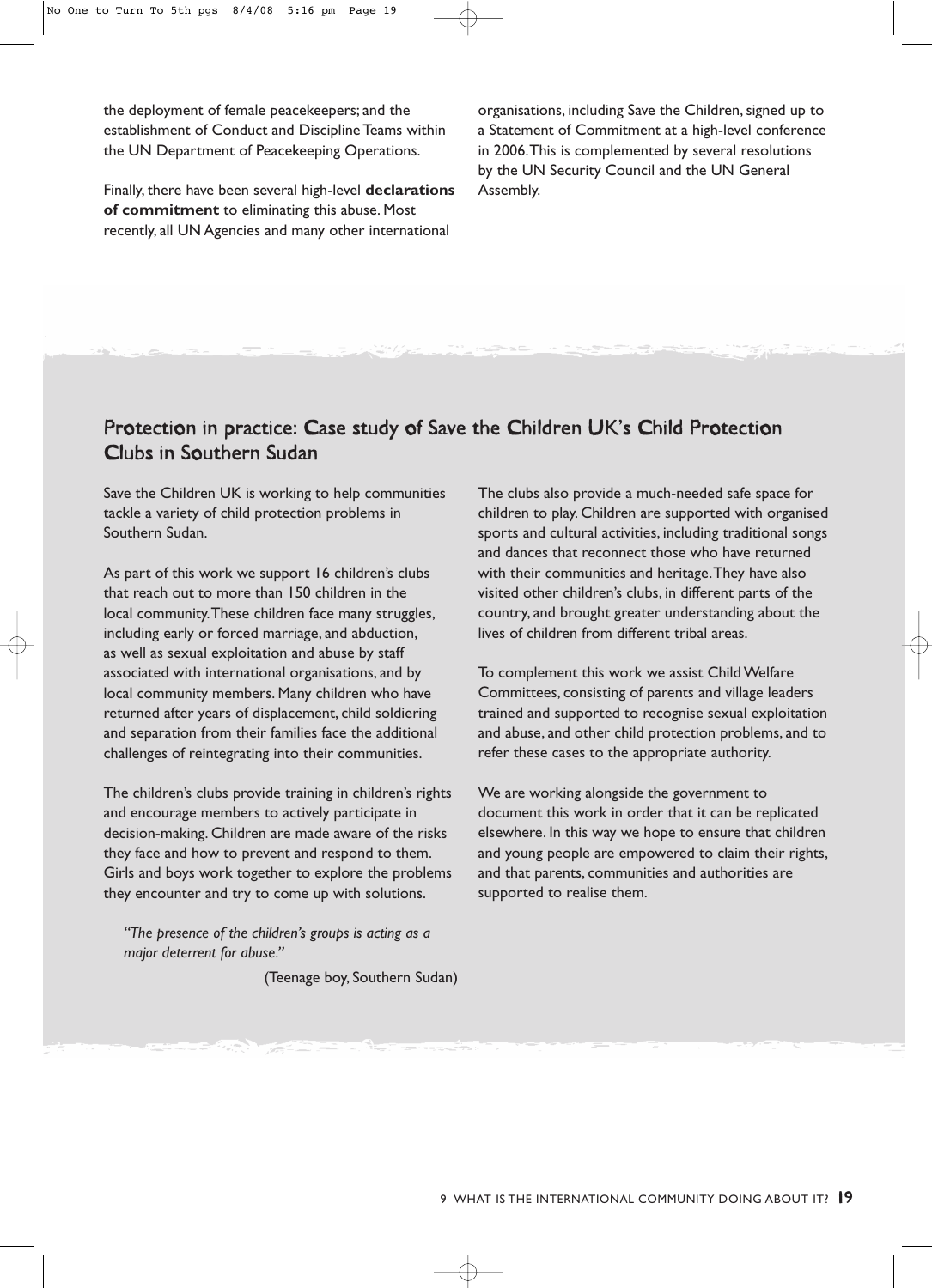# 10 Conclusion

The results of this study suggest that existing efforts to keep children safe from sexual exploitation and abuse are inadequate.There are three gaps, in particular, that are not being addressed satisfactorily.This section looks at these in more detail before exploring what can be done to resolve them.

First, children and adults are **not being adequately supported to speak out about the abuse against them**. Children, in particular, need effective services to help them report abuse.These services must be safe, confidential and easy to use, and must reach out to marginalised and excluded people, such as orphans, street children and minority ethnic groups. *"The biggest encouragement would be to make people feel safe to report."* (Teenage boy, Côte d'Ivoire) These services should be sensitive to social norms and values.Above all, they should be robust, act in the best interests of children, and be consistent with best-practice international standards and legal frameworks.29

*"There needs to be a centre or a structure that is confidential and independent, that you know would take your report forward."*

(Teenage girl, Côte d'Ivoire)

*"Create a space where children get to know each other and can feel safe because even if children are scared to speak with parents, well maybe they will still speak with each other."*

(Teenage girl, Haiti)

*"If there was a society or organisation that we could go to directly and then they could take the problem forward and represent us then we would report it. In the heart of the community, if there were someone who could listen to our children and the child could receive counselling, that would be good."*

(Adult woman, Côte d'Ivoire)

Secondly, **the international community is not exercising sufficiently strong leadership or managerial courage** on this issue. Senior managers within international institutions should make this an organisational priority, allocate more resources to it, and encourage staff to speak out when cases are identified. More needs to be done to actually implement policies. Procedures and guidance must be drawn up to curb abuse. Managers must also exercise rigour in the use of penal and disciplinary procedures. Perpetrators should be disciplined and not reassigned elsewhere. In addition, disciplinary action taken against abusers should be widely communicated to demonstrate a culture of 'zero tolerance' and an end to impunity. Staff should be better trained in children's rights and child protection.28

*"Maybe if these people received training before they get here we can have an impact on this problem."*

(Social worker, Côte d'Ivoire)

*"Agencies should train people to talk about child rights."* (Teenage boy, Southern Sudan)

Finally, many of the underlying causes of this abuse point to an **acute lack of investment in child protection by governments and donors**.Alongside emergency relief efforts, there needs to be more sustained investment in tackling the root causes or drivers of child sexual exploitation and abuse.As our research has shown, some countries lack adequate laws or policies for dealing with this issue; orphans, children separated from their families and other vulnerable children often lack access to services that could prevent them from resorting to sex with the international community as a survival tactic; and the lack of functioning legal systems in fragile states creates a culture of impunity, where abuse goes on unhindered and unpunished.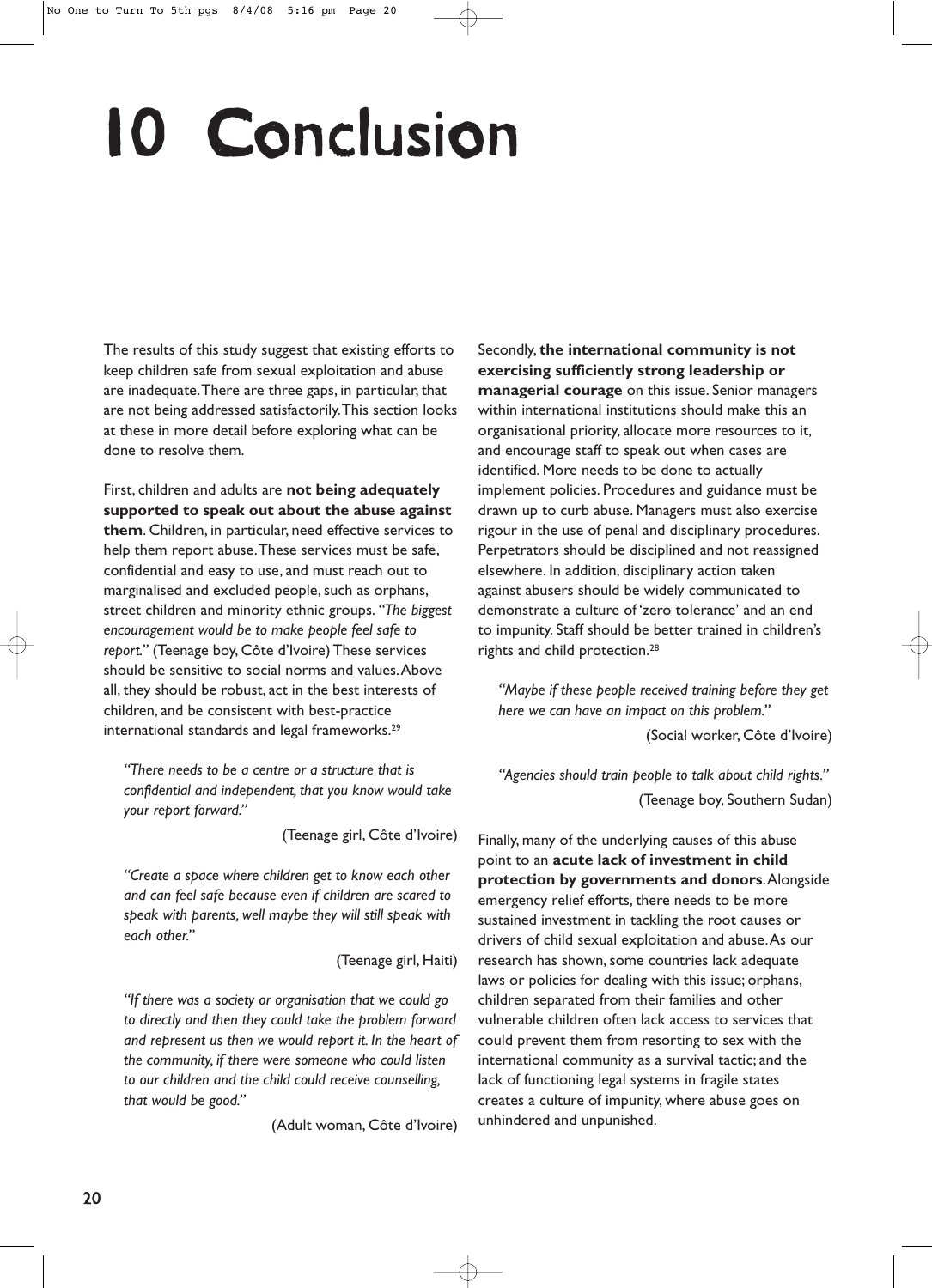### What is child protection?

"Child protection work aims to prevent, respond to, and resolve the abuse, neglect, exploitation and violence experienced by children in all settings. It is a specialist sector in its own right, but of necessity works very closely with other sectors."

> Extract from an internal International Save the Children Alliance document, *Save the Children and Child Protection*, 2007

Governments and donors must invest more in both short-term and long-term solutions. Many of these incidents of abuse take place in countries experiencing years of chronic fragility, and not just in those facing the immediate effects of conflict or a natural disaster. There is increasing recognition that the causes of, and the solutions to, many child protection problems, including sexual exploitation and abuse, are as relevant in these fragile contexts as they are in stable developing countries.<sup>30</sup>

*"During the war very many people died.You can still find orphaned children who are at risk of abuse because they have no parents.They are poor and they look to sexual abuse to survive.This is why we need schools instead of leaving the girls to move around on their own. If they are in school and they have food, then they won't need to go outside looking for money.This is one thing that we can do in the community."*

(Adult man, Southern Sudan)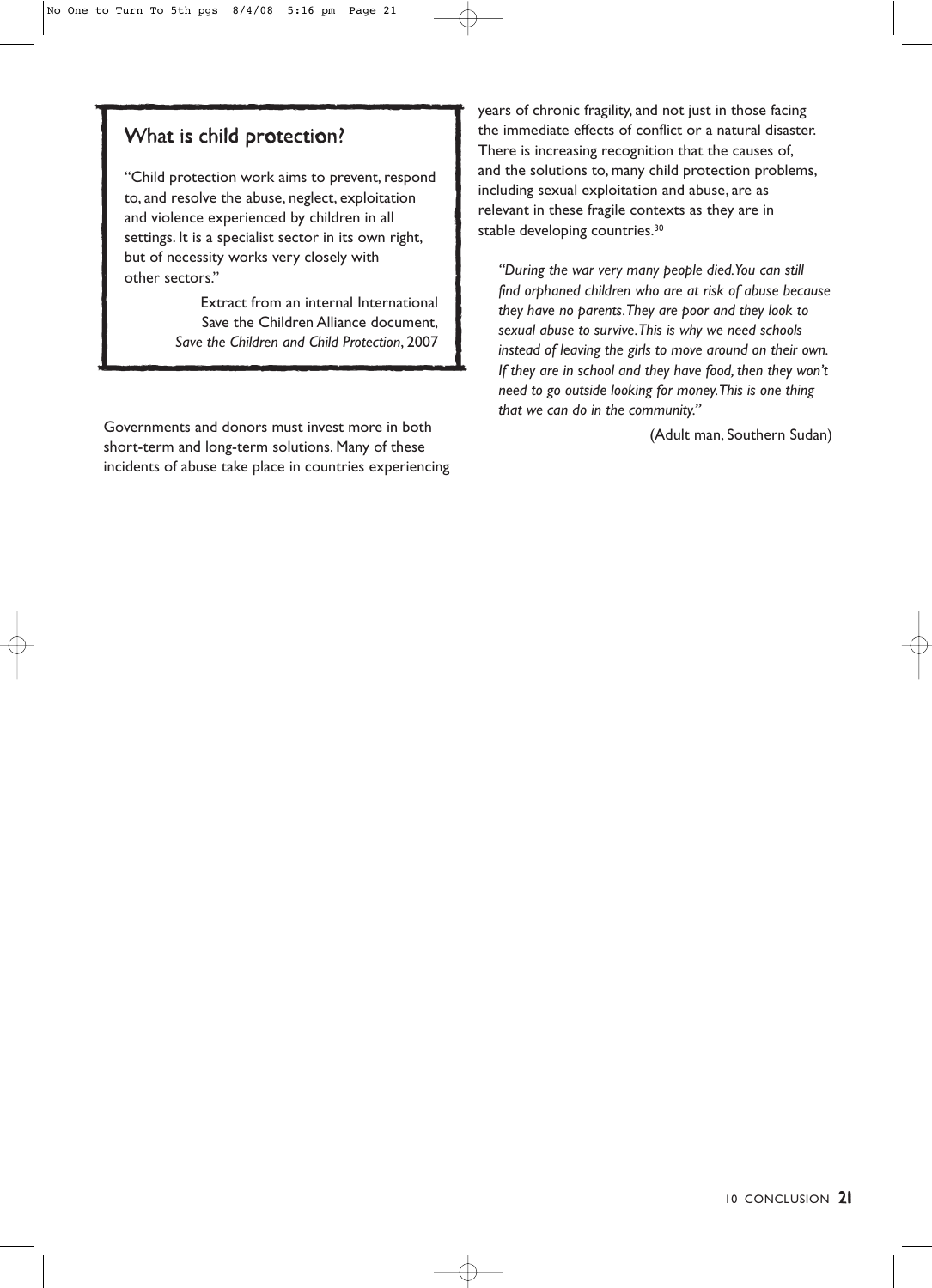# **Recommendations**

Save the Children has developed three key recommendations intended to respond to the gaps in existing efforts, described above.They are based upon contributions from across the NGO, UN and public service sectors, as well from children, men and women in Southern Sudan, Côte d'Ivoire and Haiti.31 The recommendations are meant to complement and mutually reinforce other initiatives relating to sexual exploitation and abuse.They are, for now, proposals to inspire action and indicate where responsibility should lie.We are currently in the process of developing these ideas in collaboration with humanitarian and peacekeeping entities, and the countries they serve, in order to take these proposals forward.

### Recommendations

- **Effective local complaints mechanisms** should be set up in country to enable people to report abuses against them.
- **A new global watchdog** should be established to monitor and evaluate the efforts of international agencies to tackle this abuse and to champion more effective responses.
- **Tackling the root causes or drivers of abuse** should become a greater priority for governments, donors and others in the international community, including the development of stronger child protection systems at the national level.

## 1 An effective local complaints mechanism for reporting abuse

Effective local complaints mechanisms should be established to help children and others in the community to speak out about the sexual exploitation and abuse against them.This should be a routine part of every emergency relief effort registered within the Office for the Coordination of Humanitarian Affairs (OCHA).

### 1.1

The UN country team should be responsible for setting up this mechanism.This team already exists in every emergency situation and contains the most senior representatives from individual UN agencies.32 As the problem of sexual exploitation and abuse exists across all sectors, all UN agencies need to be involved in setting up this mechanism, not just those active in protection.This responsibility should be written into the terms of reference of every UN country team management structure and be reflected in their ongoing capacity-building work, as well as in individual responses.Although the responsibility to establish this mechanism may lie with the UN country team, it is critical that the national government, NGOs and the International Committee of the Red Cross be included in both its design and implementation.<sup>33</sup>

### 1.2

The complaints mechanism would have three main functions. It would:

ensure a local and effective service is available for anyone in the community wishing to make a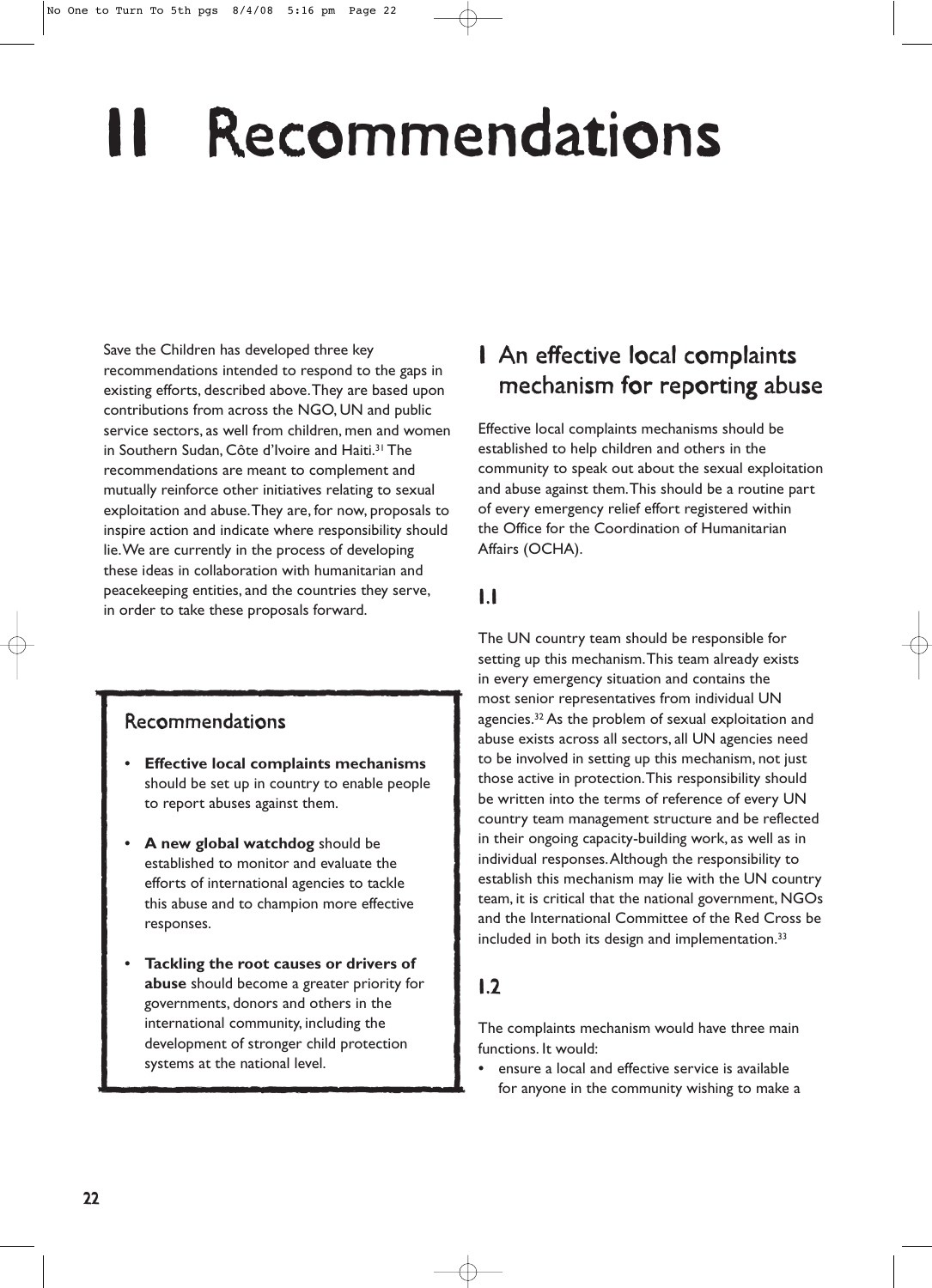complaint; this would include activities such as consulting with the communities on the most appropriate form of reporting

- ensure that an immediate and thorough investigation was undertaken by those responsible
- make sure that all possible action was taken to support the victim and to seek redress against the perpetrator.

### 1.3

The complaints mechanism would not in itself respond to allegations, but rather monitor and pursue the actions of others to ensure that the response was timely and effective.Where the allegation concerned a representative of the international community, the mechanism would ensure action was taken both by the employer and, where it has jurisdiction, by the local judicial system.Where the abuse concerned an ordinary local citizen, it would actively pursue the allegation through local mechanisms. Because these will often be unavailable or ineffective in emergencies or conflict-affected settings, the international organisations present should take whatever steps are necessary to either create or strengthen a minimum protection response (including legal, medical and other services).

### 1.4

These complaints mechanisms should be funded by donors. Bilateral and multilateral donors should earmark an additional percentage of all financing for peacekeeping and humanitarian work for this end.

### 1.5

The local complaints mechanisms should adhere to the following key practice standards:<sup>34</sup>

- They should be confidential and safe, recognising the many risks associated with reporting allegations in situations of extreme vulnerability.
- They should handle any complaint of sexual exploitation and abuse against children and adults, regardless of whether the perpetrator is a representative of an international organisation or from the local community.
- They should be available at the community level.
- They should be sensitive to the local context and should build upon positive local norms, values and structures.
- They should be easily accessible for children and young people, as well as reaching out to marginalised groups.
- Every effort should be made to collaborate with existing community and government structures.
- These mechanisms should also complement and build upon existing related monitoring bodies associated with the international community.<sup>35</sup>

### 1.6

The precise form of this local mechanism should fit with the local context. For example, in some communities it might be appropriate to establish a permanent physical space where children and others in the community can come to discuss these issues and to report allegations to dedicated focal points (persons). In others, it might only be necessary to establish a listening point where representatives from local and international organisations can share information about allegations they have received individually. Similarly, the housing of the mechanism will vary depending on the capacity of existing in-country services. For example, in fragile states, with few or no fully functioning government structures, this mechanism might be housed within an international agency.

### 1.7

The impact of this mechanism would be reflected in the quantity and quality of reporting services available at community level, as well as in the volume of people using them.We would also expect to see a rise in the number of allegations made immediately following the establishment of the mechanism, followed by a subsequent decrease to reflect a reduction in the level of abuse being committed.Annual progress reports should be compiled by each UN country team and submitted to UN Secretary-General Ban Ki-moon to form part of the UN Secretary-General's bulletin, *Measures for Protection from Sexual Exploitation and Sexual Abuse* as well as to the new global watchdog proposed in recommendation 2 (overleaf).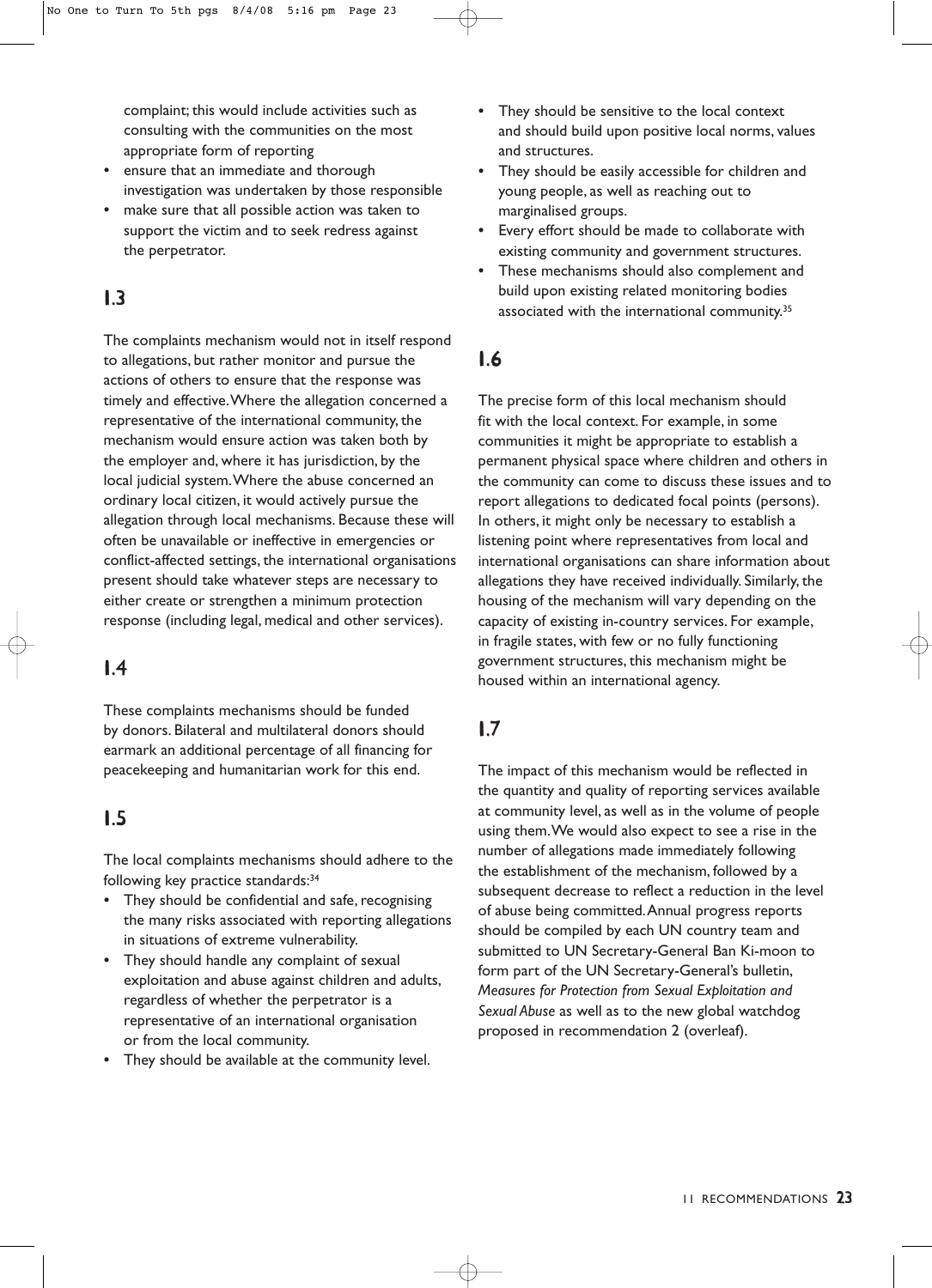## 2 A new global watchdog

A watchdog is a proven method of quality control in other sectors. It could help motivate international organisations to prioritise this issue by acknowledging progress and exposing inadequacies. It would trigger the leadership and managerial courage needed to put policies and guidance into practice.

We are calling for the establishment of the watchdog by the end of 2008 at the latest.While we recognise that this watchdog should be developed and owned by the international community, we have identified the following key principles as a starting point:

### 2.1

We recommend that this watchdog be located within the existing Executive Committees on Humanitarian Affairs and Peace and Security UN and NGO Task Force on Sexual Exploitation and Abuse (Task Force). This Task Force is a critical focal point for international action and already contains sound representation, expertise and dedication from a range of humanitarian, development and security UN agencies and NGOs.

### 2.2

The watchdog would have two main functions. First, it would monitor and evaluate the quality of efforts by Task Force members to stamp out this problem within their own organisations. For example, it would check that all members of the Task Force had appropriate child protection policies and procedures and assess to what degree they were being adhered to effectively.

Secondly, the watchdog would report back to the Task Force on progress made and the challenges encountered by its members in tackling this abuse. Emphasis would be placed on commending progress made by agencies, rather than just pointing to gaps. Potentially, an annual award could be designated to the agency that has achieved the best progress.

As part of this second function the watchdog would generate six-monthly assessment reports to be shared and discussed within the Task Force, as well as separate annual reports to the UN Secretary-General Ban Ki-moon.These reports should include an assessment

to show the performance of individual members of the Task Force in relation to different aspects of prevention and response.The first report to the UN Secretary-General should be made by the end of June 2009, and annually thereafter.

### 2.3

In order for the watchdog to fulfil these functions there would need to be a new level of transparency. UN agencies and NGOs would need to significantly increase their willingness to share:

- overall statistics on reported allegations of abuse and their response
- improvements to organisational systems of prevention and response
- other indicators of the size of the problem of child sexual exploitation and abuse by their staff and associates.

Task Force members should also assess the possibility of a peer review system.This would involve NGOs and UN agencies monitoring and evaluating each other's performance. Save the Children's own experiences of peer review with Oxfam and International Rescue Committee could provide a model for this initiative.

### 2.4

The impact of the watchdog would be reflected in the regular assessment reports, both internal to the Task Force and to UN Secretary-General Ban Ki-moon.We would also expect to see more rigorous reporting of allegations and their response by those UN agencies already obliged to publish this information within the Annual Reports of the UN Secretary-General's bulletin on *Measures for Protection from Sexual Exploitation and Sexual Abuse*.

### 2.5

All information shared within the Task Force would remain confidential in the first instance. However, in the long term, we hope that this would be a stepping-stone towards greater transparency and public accountability. By publishing data on allegations of abuse, and how they are responded to, international organisations would be open to evaluation by the general public, who they depend on for political and financial support.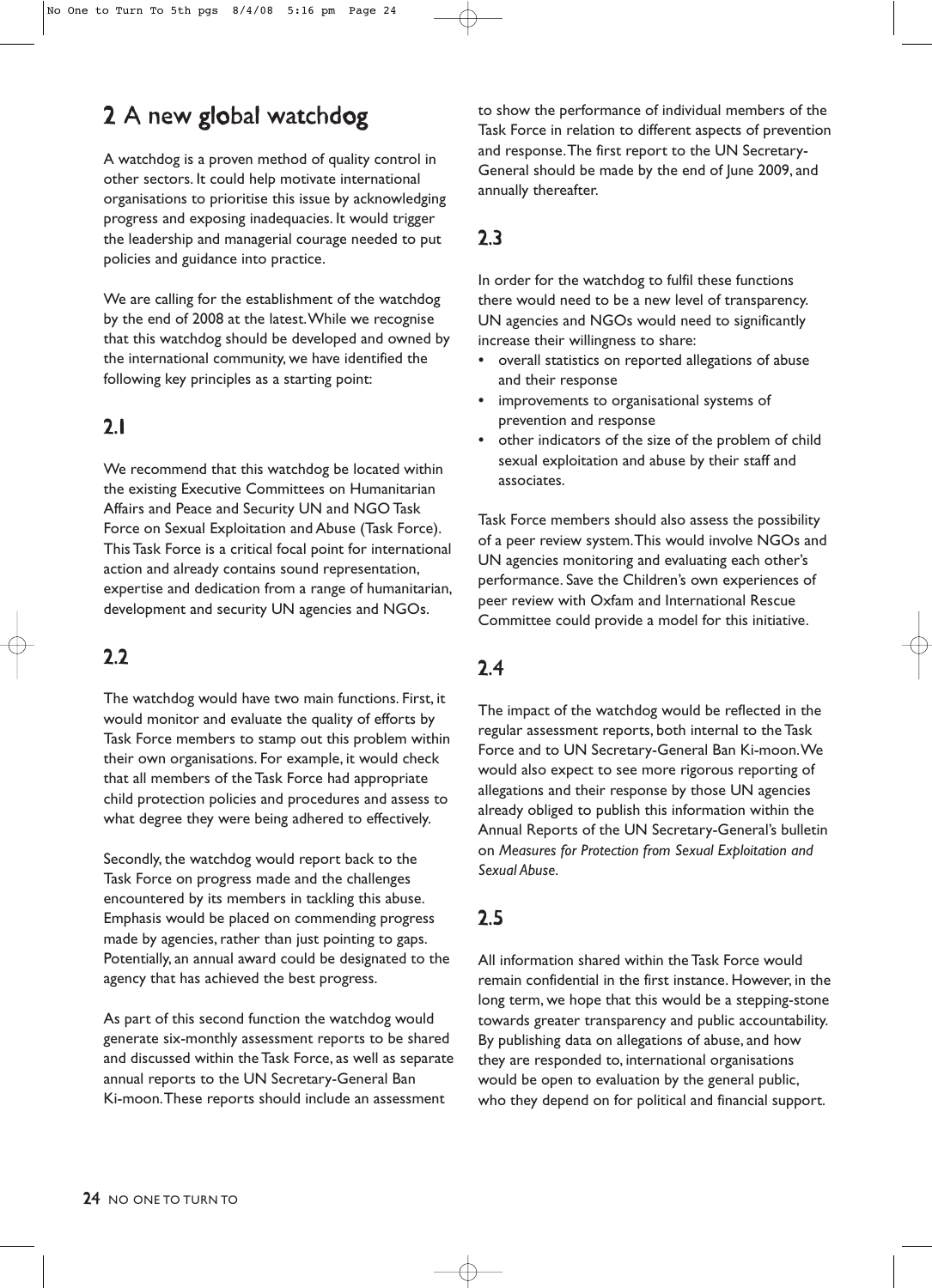The conduct of staff would become a measure of organisational performance, much in the way that good financial management is within current reporting procedures in many international agencies. Save the Children commends some UN agencies for the steps they have already taken along this road and hopes that all international organisations will move in this direction.

## 2.6

Donors should support the new watchdog with additional funding. In particular, the Humanitarian Affairs Department of the European Commission (ECHO), as one of the largest funders of humanitarian work, could be a key source of funding for this initiative.The UK, France, Canada, Italy and Belgium also have a demonstrable commitment to humanitarian and peacekeeping issues, including countering child sexual exploitation and abuse.They could, therefore, play an important role.

## 3 Tackling the root causes or drivers of abuse

To address the overall prevalence of child sexual exploitation and abuse in fragile states and emergencies, we need to think beyond the humanitarian and peacekeeping sector.As our research has shown, this abuse is inextricably linked with broader child protection failures embedded within the communities in which it occurs.

Governments, donors and financial institutions should invest more resources in longer-term solutions to the root causes or drivers of abuse.

A range of services and structures is required to keep children safe in what Save the Children terms a **child protection system**. <sup>36</sup> This approach is also advocated by the UN High Commissioner for Refugees.37 The form that a child protection system takes will naturally vary between countries according to the resources available and the priority given to different protection issues. However, there are some common components that need to be considered:

• **political commitment** to the protection of children in all settings, including homes, communities, schools, workplaces and institutions

- **budget allocations** to child protection services and mechanisms to ensure that they are adequately staffed and resourced
- **administrative representation** of child protection at all relevant levels, with clear leadership and well-defined responsibilities at each level, working according to guidelines and policies developed at the national level
- **protection services** that are easily accessible by children and adults at the community level. In particular, children, parents and others in the community must know about these services and what they can offer in the way of help, and have confidence that they will be effective
- the **coordination** of child protection services with other forms of support available from the health, education, social welfare and justice sectors, to ensure complementarity and to avoid duplication

### What are child protection services?

Child protection services aim to prevent, respond to, and resolve the abuse, neglect, exploitation and violence experienced by children in all settings.They are specialist services discrete from the child protection sector but, of necessity, working very closely with other sectors.

They include, for example, medical, psychosocial and legal support to victims of violence and abuse; fostering and adoption of orphans; outreach work with street children to help them access livelihood, education and other support; awareness-raising and livelihood support to prevent unsafe child migration and trafficking; reuniting separated children with their families; reintegrating child soldiers and other children associated with fighting forces into their communities; establishing community care committees and other local services to help identify vulnerable children and help them to access support; income, social and other support to parents to enable them to provide and care for their children in a safe family environment.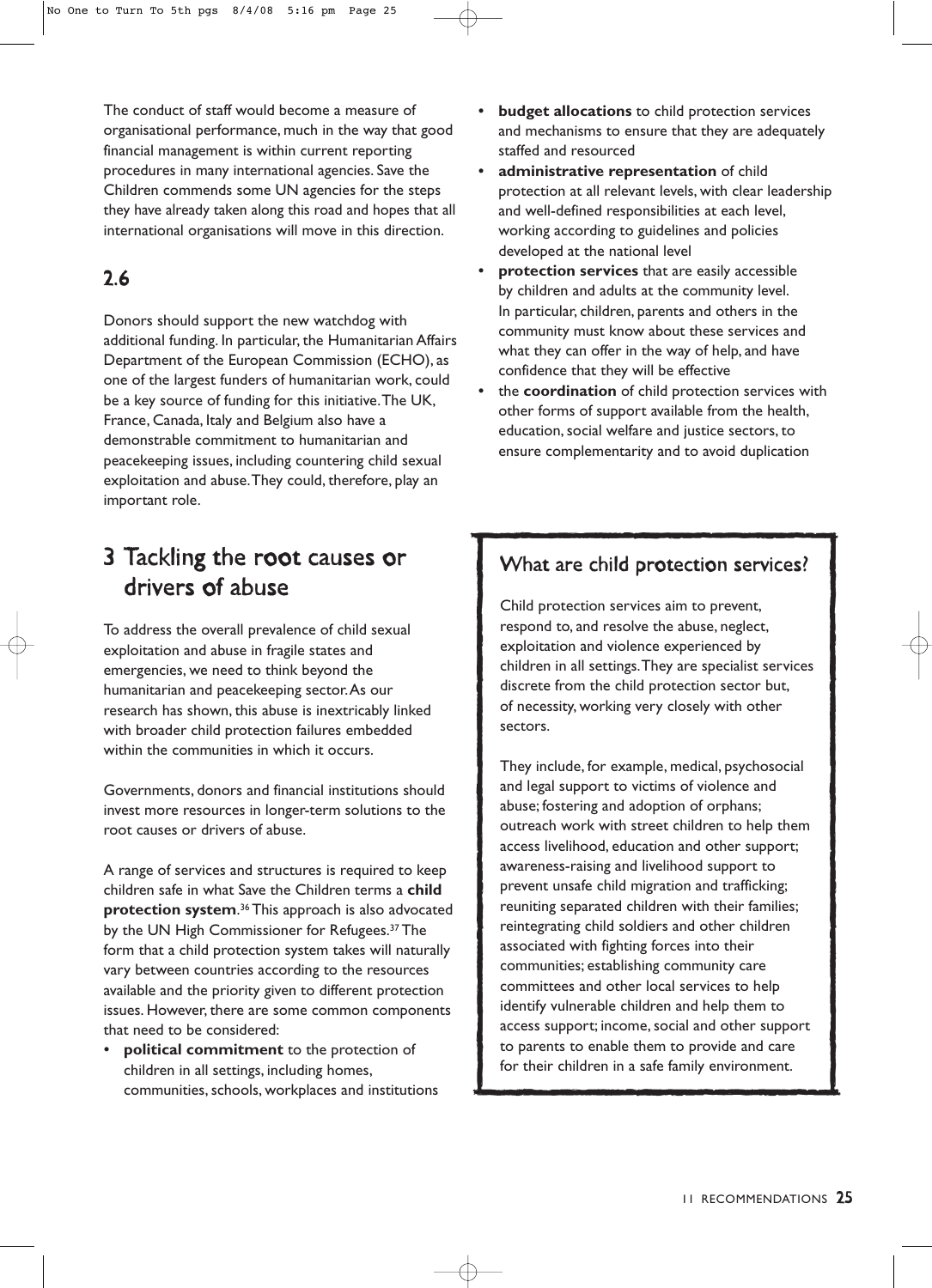- **legal reform and policy development**, to create the legislation, policies, codes, procedures and practice standards that generate behaviours necessary to keep children safe
- **capacity-building** programmes, dealing with themes such as children's rights and child protection legislation to enable all those involved, including teachers, law enforcement professionals, social workers, health professionals and employers, to recognise the signs of child abuse, and to know what to do next
- **public education and awareness-raising** initiatives, involving media, to create an informed, enlightened public who are aware of all aspects of violence against children, who can contribute actively with their own ideas and insights, and who can be important allies in tackling the problem
- **gender awareness and sensitisation**, to tackle discrimination associated with abuse.This should include work with boys and men to address

dominant attitudes towards women, as well as work to strengthen the social status of women and girls

- a **national research programme**, to generate much better information on the scale and nature of child protection problems and to provide robust evidence on successful approaches to challenge those problems
- the **active involvement of children** in the development and implementation of a national protection system, to ensure its credibility and applicability.This includes support for the work of child-led groups and organisations that are created to combat violence against children
- **partnership** between government and civil society, including NGOs, community-based organisations, parents and childcare professionals, to complement the work of government in fulfilling children's right to protection.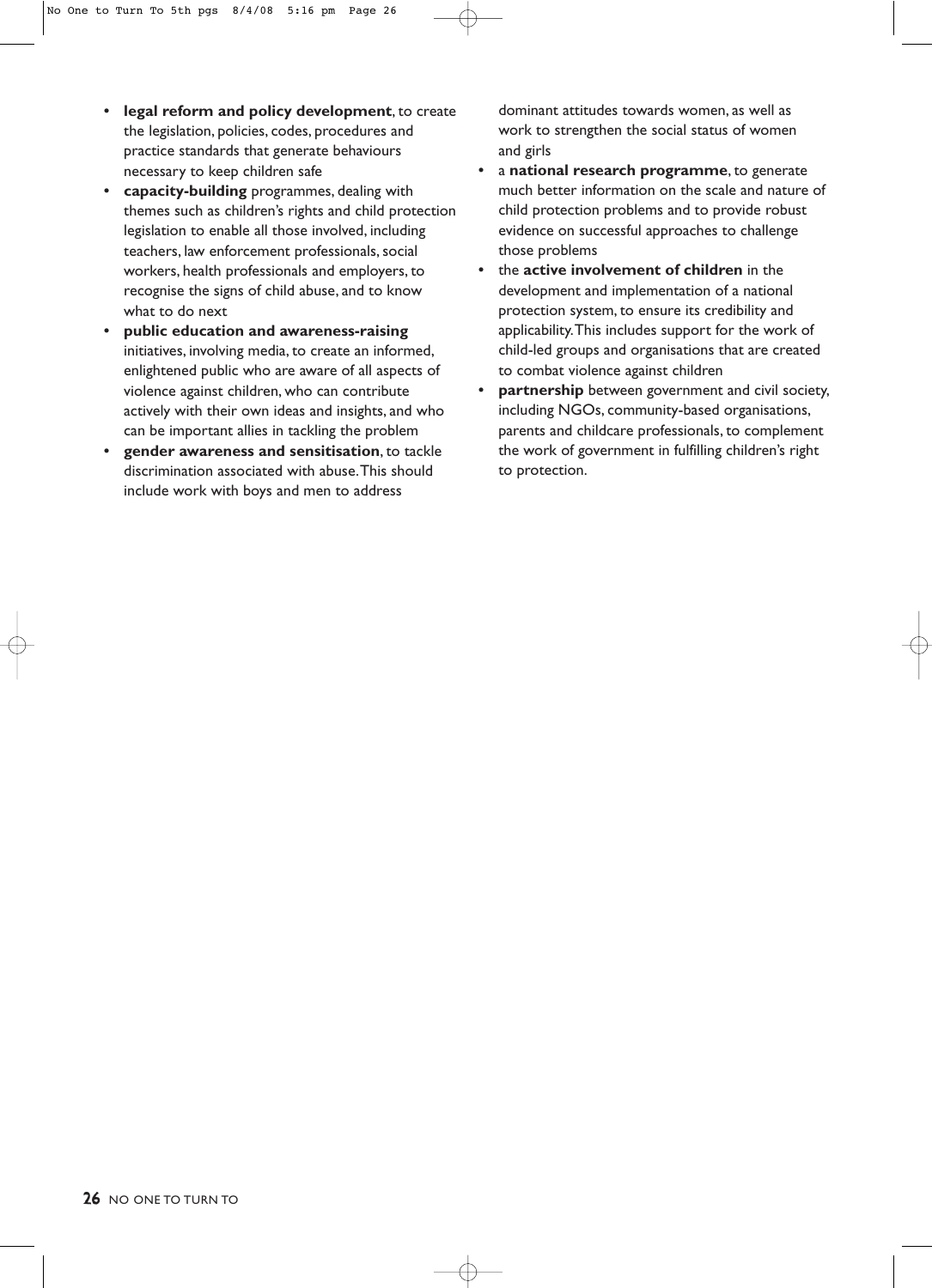# Endnotes

#### Glossary

<sup>1</sup> This is taken from the agreed definition laid out in the UN Secretary-General's bulletin, *Special measures for protection from sexual exploitation and sexual abuse*, ST/SGB/2003/13, 9 October 2003.

<sup>2</sup> See note 1.

#### 1 Introduction

<sup>3</sup> Protection rights are enshrined within the UN Convention for the Rights of the Child 1989 (UNCRC), the UN Declaration of Human Rights and universal humanitarian standards.

<sup>4</sup> For more information on the links between child sexual abuse and exploitation committed by the local and international community, see Save the Children UK, *From Camp to Community, Liberia study on exploitation of children*, 2006. For more information on child sexual abuse committed more broadly, see Save the Children Norway, *Listen and Speak out against Sexual Abuse of Girls and Boys: 10 Essential Learning Points*, Global Submission by the International Save the Children Alliance to the UN Study on Violence against Children, 2005.

#### 2 Methodology

<sup>5</sup> See note 4.

#### 3 How are children being abused?

<sup>6</sup> For the purposes of this study,'young' refers to a boy or girl aged between 10 and 14 years.

<sup>7</sup> The age of sexual consent varies around the world. For example, in India the age is 18, while in Mexico it is 12.The most common age of consent worldwide is 16. However, the UNCRC states that any person under the age of 18 is entitled to protection from sexual exploitation and abuse.

#### 4 Who is it happening to?

<sup>8</sup> For the purposes of this study, 'teenage' refers to a boy or girl aged between 15 and 17 years.

#### 5 Who are the abusers?

<sup>9</sup> UN annual reports of the Secretary-General's bulletin, *Special Measures for Protection from Sexual Exploitation and Sexual Abuse* A/59/782 (15 April 2005);A/60/861 (24 May 2006); and A/61/957 (15 June 2007).

<sup>10</sup> See note 9.

<sup>11</sup> This is further explored in S Martin, *Boys Must be Boys? Ending Sexual Exploitation and Abuse in UN Peacekeeping Missions*, Refugees International, 2005.

<sup>12</sup> See note 11.

<sup>13</sup> Save the Children UK, *From Camp to Community, Liberia Study on Exploitation of Children*, Save the Children UK, 2006.

#### 6 What is the scale of abuse?

<sup>14</sup> See note 13.

<sup>15</sup> K Holt and S Hughes, 'Sex and Death in the Heart of Africa,' *Independent*, 25 May 2004.

<sup>16</sup> A MacKay,'Sex and the Peacekeeping Soldier:The New UN Resolution,' *Peace News*, June 2001.

<sup>17</sup> E Barth,'The United Nations Mission in Eritrea/Ethiopia: Gender(ed) Effects' in L Olsson *et al* (eds) *Gender Aspects of Conflict Interventions: Intended and Unintended Consequences*, Oslo International Peace Research Institute, 2004.

<sup>18</sup> C Lynch, 'Misconduct, Corruption by US Police Mar Bosnia Mission,' *Washington Post*, 29 May 2001.

<sup>19</sup> S Martin, *Boys Must be Boys? Ending Sexual Exploitation and Abuse in UN Peacekeeping Missions*, Refugees International, 2005.

20Wider NGO data on trends and incidences on allegations of abuse are not publicly available at present.

<sup>21</sup> These figures are taken from the UN annual reports of the Secretary-General's bulletin, *Special Measures for Protection from Sexual Exploitation and Sexual Abuse* A/59/782 (15 April 2005);A/60/861 (24 May 2006); and A/61/957 (15 June 2007). It should be noted that the figures for DPKO for 2006 are particularly low since only 82 of the 357 new allegations made were investigated in that same year, and only five of those investigated were confirmed with children.

22While there are 111 UN entities in total, only 41 of these were requested to report on sexual exploitation and abuse in the UN Secretary-General's bulletin, *Special Measures for Protection from Sexual Exploitation and Sexual Abuse* A/61/957 (15 June 2007).

<sup>23</sup> UN Secretary-General's bulletin, *Special Measures for Protection from Sexual Exploitation and Sexual Abuse* A/61/957 (15 June 2007).

#### 7 Why is abuse under-reported?

<sup>24</sup> This is further explored in Save the Children UK, *From Camp to Community: Liberia study on exploitation of children*, Save the Children UK, 2006.

<sup>25</sup> Only 25 of the 38 groups were asked this question.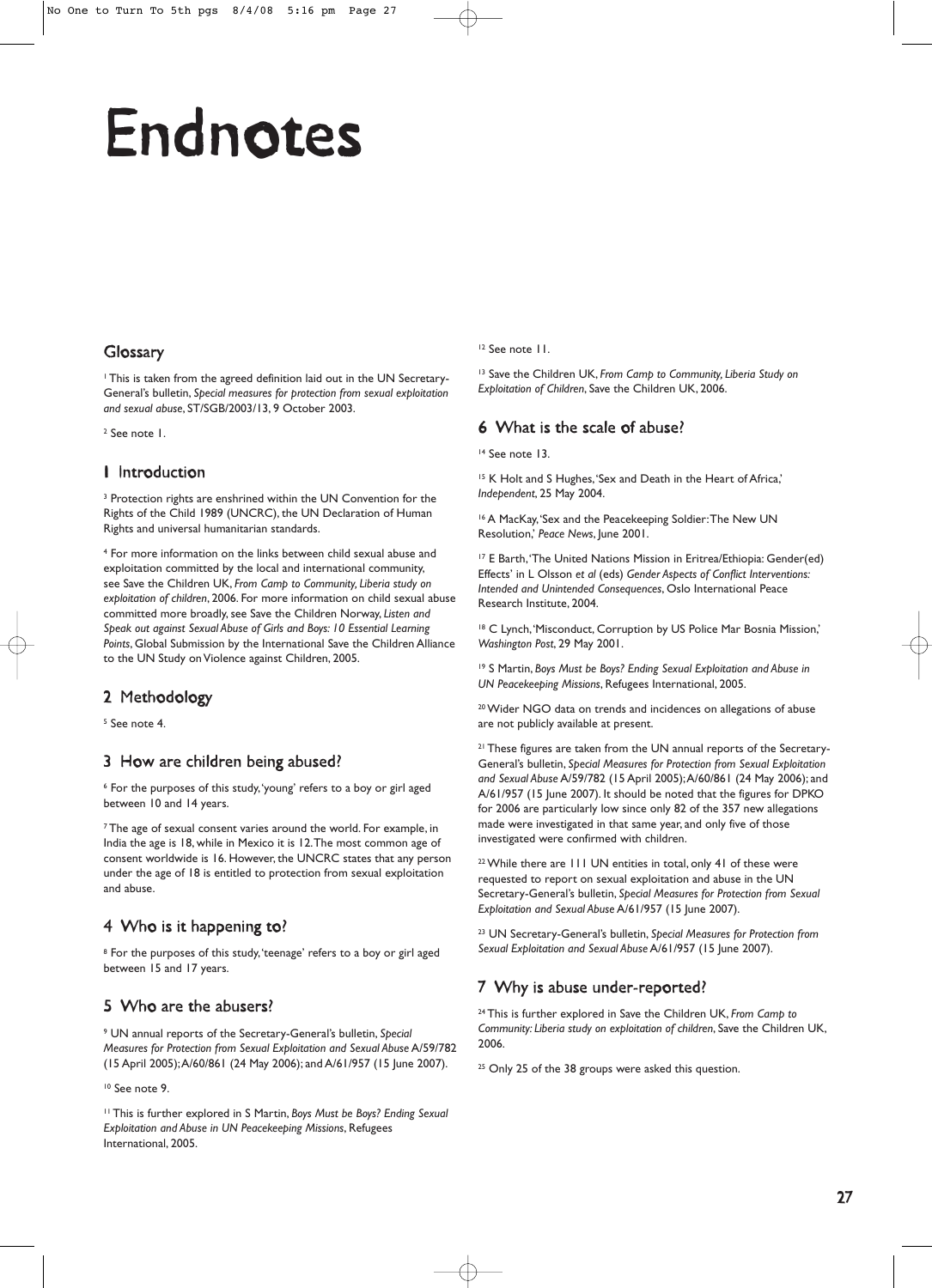#### 8 Why are allegations of abuse not properly responded to?

<sup>26</sup> Unfortunately, there is no comparable data for NGOs.

<sup>27</sup> These figures are taken from the UN annual reports of the Secretary-General's bulletin, *Special Measures for Protection from Sexual Exploitation and Sexual Abuse* A/59/782 (15 April 2005);A/60/861 (24 May 2006); and A/61/957 (15 June 2007).

#### 10 Conclusion

<sup>28</sup> Save the Children recognises and commends the work of Building Safer Organisations and HAP International to build capacity on this issue within the humanitarian sector.

<sup>29</sup> For example, the mechanism should comply with the UNCRC, and with the NGO and Red Cross Code of Conduct for Humanitarians, and international humanitarian law.

<sup>30</sup> International Save the Children Alliance, *Why Effective National Child Protection Systems are Needed*, International Save the Children Alliance, 2006.

#### 11 Recommendations

<sup>31</sup> These recommendations draw on contributions from sector professionals across many UN agencies, NGOs and interagency bodies, as well as desk-based research into existing watchdog services operated by government ombudsmen in Norway, Denmark, Sweden and the UK.

<sup>32</sup> Peacekeeping entities should be incorporated into this group, if they are not already represented.

33 The Humanitarian and Development Partnership Team being piloted in the Central African Republic could be a model for joint work on this issue. For more information see http://hdptcar.net/blog/

<sup>34</sup> Save the Children UK recognises the valuable work done by Building Safer Organisations to develop practice standards for complaints mechanisms.

<sup>35</sup> For example, the Monitoring and Reporting Mechanism created by UN Security Council resolution 2005/1612 and the work of the Humanitarian Accountability Project.

<sup>36</sup> See note 30.

<sup>37</sup> United Nations High Commissioner for Refugees, *Conclusion on Children at Risk*, 2007.